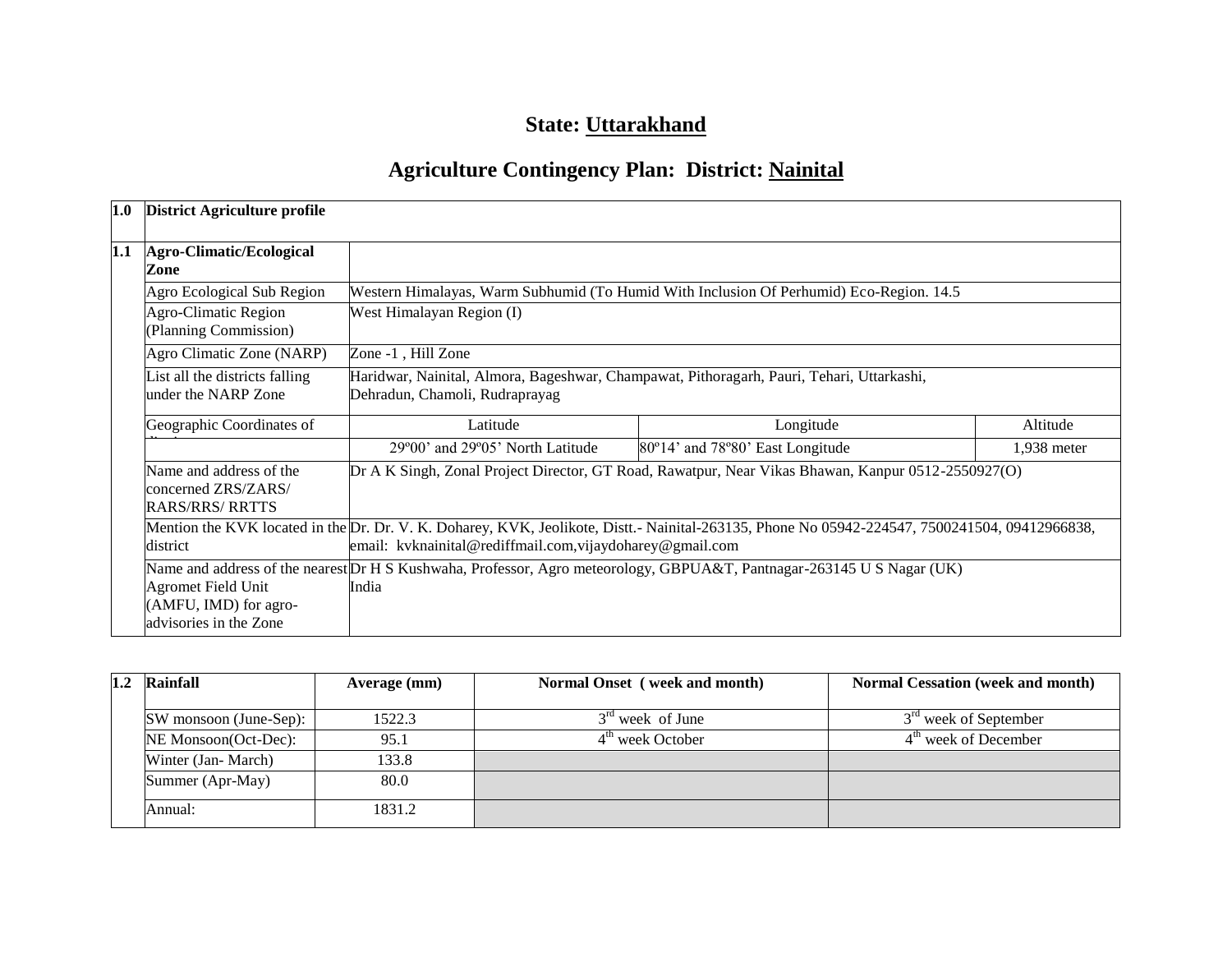| 1.3 | Land use pattern of the<br>district | Total geographical   Forests   Land under non-<br>area |        | agri.use | pastures | <b>Permanent</b> Land under misc. tree crops<br>& groves | Barren &<br>uncultivable land | Current   Other<br>fallow fallows |                          |
|-----|-------------------------------------|--------------------------------------------------------|--------|----------|----------|----------------------------------------------------------|-------------------------------|-----------------------------------|--------------------------|
|     | Area ('000 ha)                      | 406.12                                                 | 298.37 | 9.83     | 0.12     | 21.82                                                    | າາ າ<br>44.L                  | ر ب                               | $\overline{\phantom{m}}$ |

http://nainital.nic.in/files/pdf/statmagzine2011.pdf

|  | 1. 4a Description of Soils        | <b>Area</b> ('000 ha) | % Area |
|--|-----------------------------------|-----------------------|--------|
|  | Medium deep, loamy soils          |                       |        |
|  | Medium deep, loamy-skeletal soils |                       |        |
|  | Deep loamy soils                  |                       |        |
|  | <b>Total Area</b>                 |                       |        |

|  | 1. 4b Major Soil types   | Area ('000 ha) | % Area |
|--|--------------------------|----------------|--------|
|  | <b>Brown Forest Soil</b> |                |        |
|  | Red to Dark soil         |                |        |
|  | <b>Black Clay</b>        |                |        |
|  |                          |                |        |

| $1.5$ Sown area ('000 ha) |                          |       |                      |
|---------------------------|--------------------------|-------|----------------------|
|                           | Net sown area            | 47.81 | Cropping intensity % |
|                           | Area sown more than once | 26.91 |                      |
|                           | Gross cropped area       | 74.72 | 156.3                |

http://nainital.nic.in/files/pdf/statmagzine2011.pdf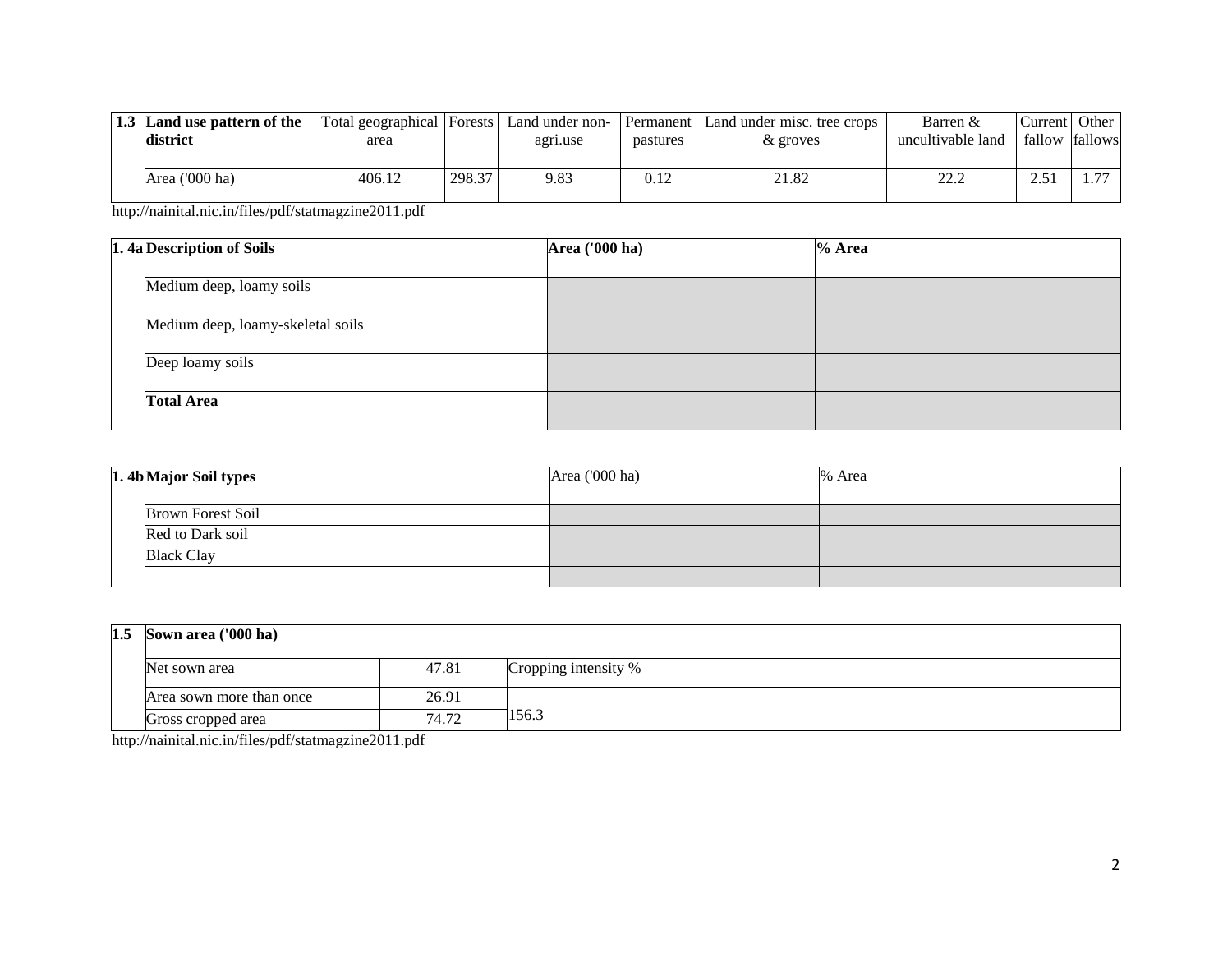| 1.6 | <b>Irrigation</b>     | Area ('000 ha) |                                    |                   | Percent                    |               |  |
|-----|-----------------------|----------------|------------------------------------|-------------------|----------------------------|---------------|--|
|     | Gross irrigated area  | 41.7           |                                    |                   | 55.8%                      |               |  |
|     | Net irrigated area    | 27.7           |                                    |                   | 57.9%                      |               |  |
|     | Rainfed area          | 20.1           |                                    |                   | 42.0%                      |               |  |
|     | Sources of irrigation | Canals         | Tanks & other<br>minor irrigations | <b>Open Wells</b> | <b>Borewell/tube wells</b> | <b>Others</b> |  |
|     | Area ('000 ha)        | 20.51          |                                    |                   | 6.78                       | 0.4           |  |
|     | Percent               | 74.07%         |                                    |                   | 24.48 %                    | 1.4 %         |  |

http://nainital.nic.in/files/pdf/statmagzine2011.pdf

| 1.7 | Area under major field crops (000 ha) | <b>Kharif</b>            |                          |                          | Rabi           |                          | <b>Summer</b>            | <b>Total</b> |
|-----|---------------------------------------|--------------------------|--------------------------|--------------------------|----------------|--------------------------|--------------------------|--------------|
|     | Crop                                  | Total                    | Irrigated                | Total                    | Irrigated      | Total                    | Irrigated                |              |
|     | Wheat                                 | $--$                     | $\sim$                   | 23.9                     | 18.3           | $\overline{\phantom{a}}$ | $\blacksquare$           | 23.9         |
|     | Rice                                  | 13.2                     | 11.9                     | $\blacksquare$           | $- -$          | 0.1                      | 0.1                      | 13.3         |
|     | Soybean                               | 5.0                      | 0.06                     | $\overline{\phantom{a}}$ | $\blacksquare$ | $\blacksquare$           | $\blacksquare$           | 5.0          |
|     | Maize                                 | 4.4                      | 0.03                     | $\blacksquare$           | $\sim$         | $\sim$                   | $\blacksquare$           | 4.4          |
|     | Sugarcane                             | $\blacksquare$           | $\blacksquare$           | $\overline{\phantom{m}}$ | $\sim$         | 4.0                      | 4.0                      | 4.0          |
|     | Potato                                | $\sim$                   | $\overline{\phantom{a}}$ | 3.8                      | 0.15           | $\sim$                   | $\sim$                   | 3.8          |
|     | Barnyard millet                       | 0.9                      | $\sim$                   | $\blacksquare$           | $\sim$         | $\blacksquare$           | $\sim$                   | 0.9          |
|     | <b>Barley</b>                         | $\blacksquare$           | $\blacksquare$           | 0.9                      | 0.1            |                          | ٠                        | 0.9          |
|     | Lentil                                | $\blacksquare$           | $\blacksquare$           | 0.8                      | 0.2            | $\blacksquare$           | $\blacksquare$           | 0.8          |
|     | Mustard                               | $\overline{\phantom{a}}$ | $\overline{\phantom{a}}$ | 0.7                      | 0.44           | $\overline{\phantom{a}}$ | $\overline{\phantom{a}}$ | 0.7          |
|     | Gram                                  | $\blacksquare$           | $\blacksquare$           | 0.3                      | 0.3            | $\blacksquare$           | $\blacksquare$           | 0.3          |
|     | Pea                                   | $\overline{\phantom{a}}$ | $\sim$                   | 0.1                      | 0.06           | $\blacksquare$           | ٠                        | 0.1          |
|     | Horticulture crops                    | Area ('000 ha)           |                          |                          |                |                          |                          |              |
|     | <b>Fruits</b>                         |                          | <b>Total</b>             | <b>Irrigated</b>         |                |                          | <b>Rainfed</b>           |              |
|     | Mango                                 |                          | 3.0                      |                          |                |                          |                          |              |
|     | Litchi                                |                          | 1.1                      |                          |                |                          |                          |              |
|     | Citrus                                |                          | 2.2                      |                          |                |                          |                          |              |
|     | Peach                                 |                          | 5.7                      |                          |                |                          |                          |              |
|     | Pear                                  |                          | 1.8                      |                          |                |                          |                          |              |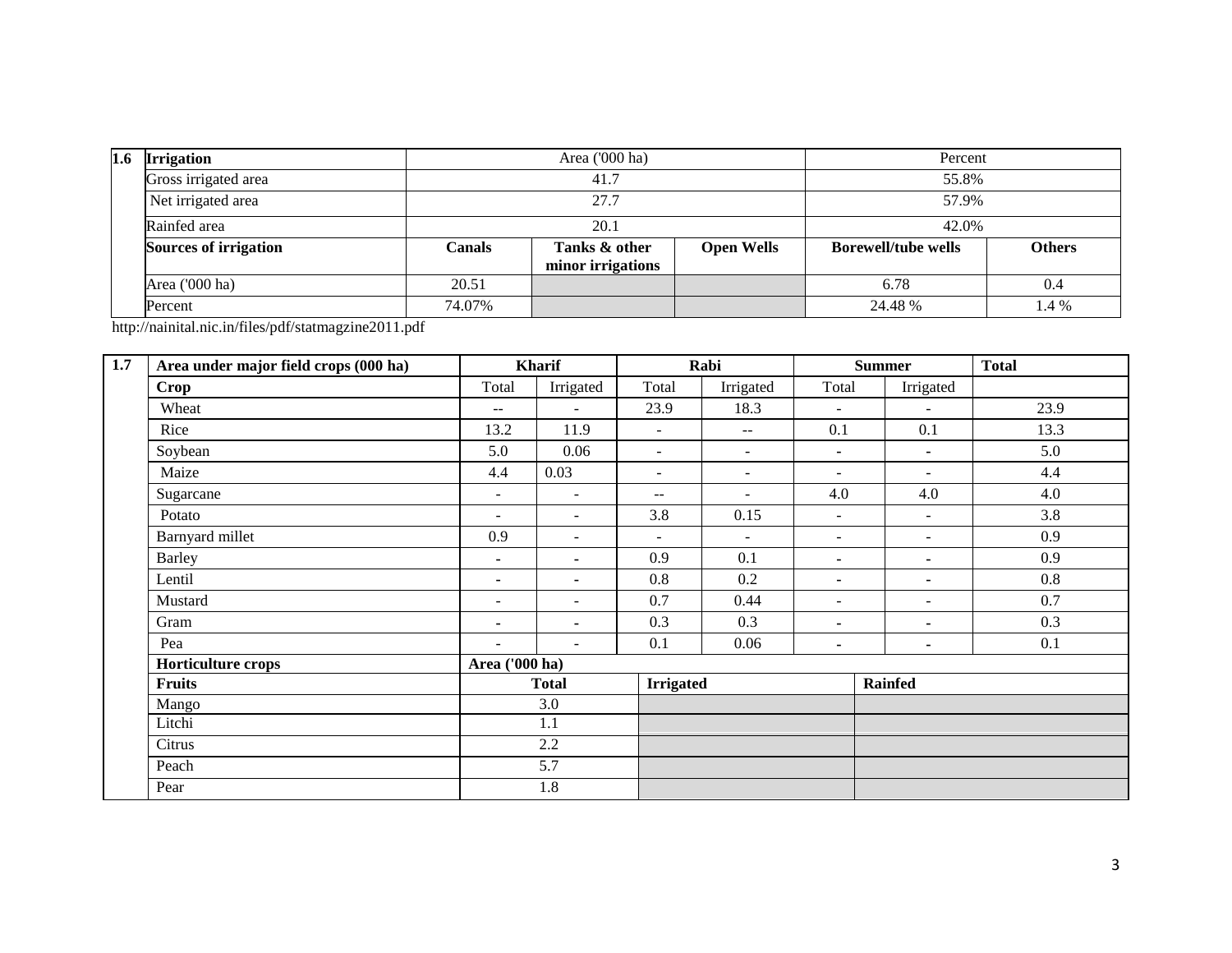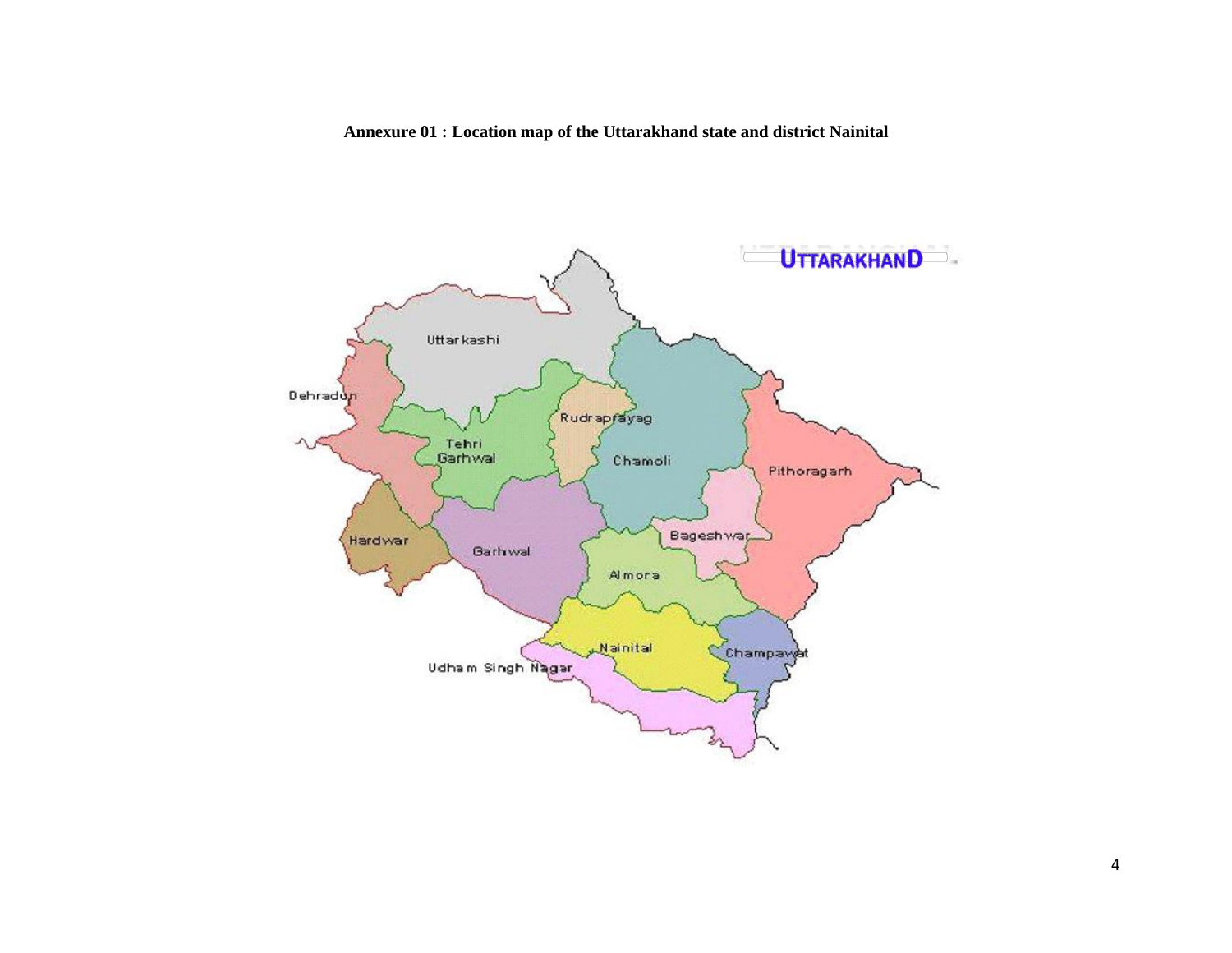

## **Annexure 02 : Mean annual rainfall (mm) of district Nainital**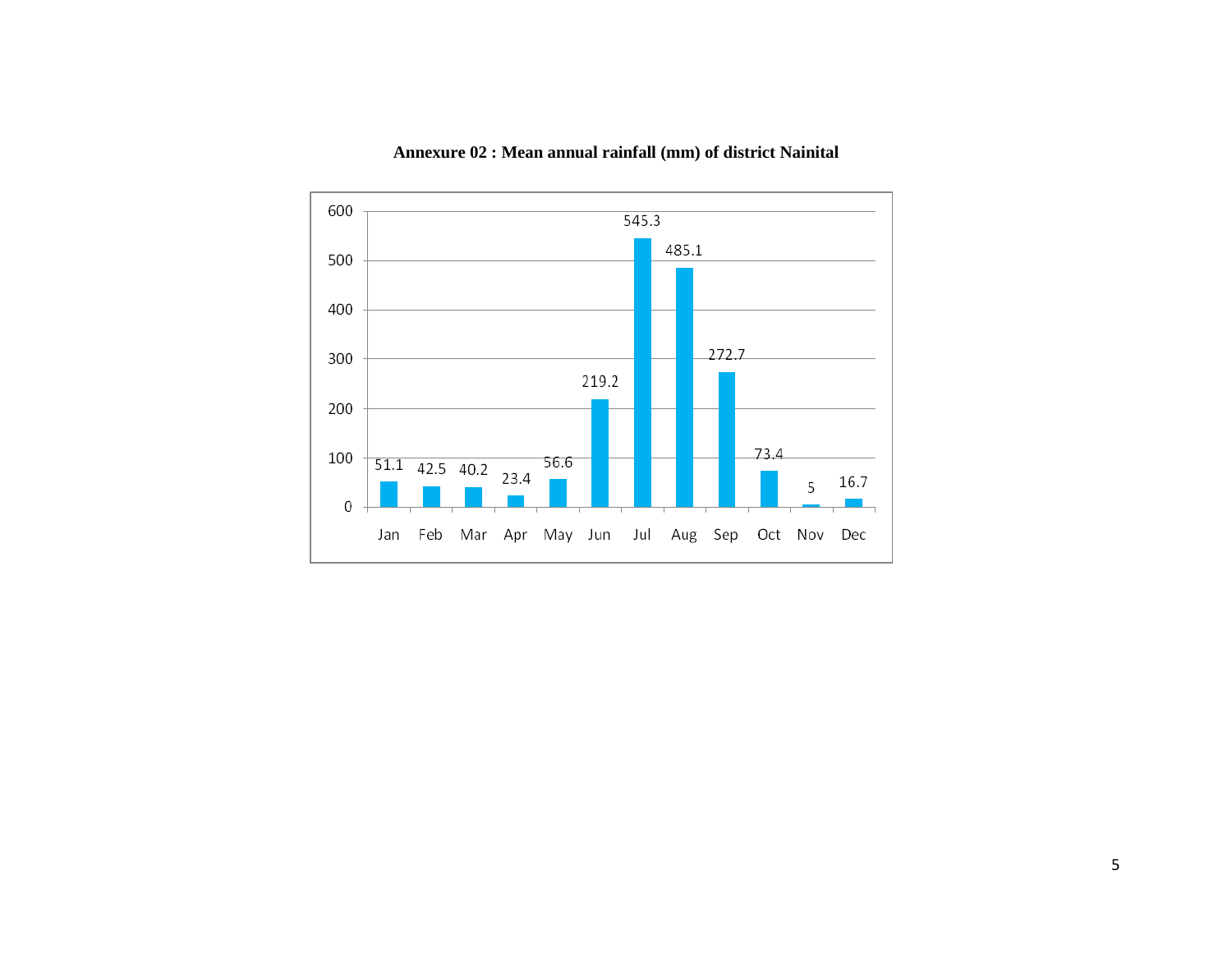#### **2.0 Strategies for weather related contingencies**

**2.1 Drought**

**2.1.1 Rainfed situation**

| <b>Condition</b>                     |                                                   |                                                    | <b>Suggested Contingency measures</b>                                                                         |                                                                                         |                                                                              |  |  |
|--------------------------------------|---------------------------------------------------|----------------------------------------------------|---------------------------------------------------------------------------------------------------------------|-----------------------------------------------------------------------------------------|------------------------------------------------------------------------------|--|--|
| <b>Early season</b>                  | Major                                             | Normal Crop/                                       | Change in crop / cropping system <sup>c</sup>                                                                 | Agronomic measures <sup>d</sup>                                                         | <b>Remarks</b> on                                                            |  |  |
| drought (delayed<br>onset)           | Farming<br>situation <sup>a</sup>                 | Cropping system <sup>b</sup>                       | including variety                                                                                             |                                                                                         | Implementation <sup>e</sup>                                                  |  |  |
| Delay by 2 weeks<br>1st week of July | Rain fed<br>lower hills                           | Cropping system 1:<br>Rice-Wheat                   | Normal Crop / Cropping system can be<br>followed. varieties like PD-6, VL-81,<br>VL-82, VL-85 may be included | Soaking seed with water<br>before sowing. Increase<br>seed rate                         | Supply of seeds<br>through TDC/<br><b>NSC</b><br>Seed given by<br>under RKVY |  |  |
|                                      |                                                   | Cropping system 2:<br>Soybean-Wheat                | Normal Crop / Cropping system can be<br>followed<br>Soybean: PS-1092, PS-1241, PS-1024,<br>PS-1225, VLS-47    | Line sowing. Seed<br>treatment with culture                                             | Supply of seeds<br>through TDC/<br><b>NSC/VPKAS</b><br>Supply of potato      |  |  |
|                                      |                                                   | Cropping system 3:<br>Maize-wheat                  | $Maize + Soybean - Wheat$<br>Maize-Naveen, Sartaz                                                             | One row of soybean in<br>between two rows of Maize                                      | seeds through<br>state Hort. dept.                                           |  |  |
|                                      | Rain fed<br>mid hill                              | Cropping system 1:<br><b>Upland Rice-Wheat</b>     | Rice can be replaced by horse gram or<br>soybean<br>Horse gram: Local, VLG-1<br>Soybean $-$ PRS-1, PS-1225    | Water conservation<br>measures like terrace<br>bunding and drainage of<br>excess water. |                                                                              |  |  |
|                                      |                                                   | Cropping system 2:<br>French bean - Wheat          | Frenchbean<br>Frenchbean: Pant Anupma, VL bean-2                                                              |                                                                                         |                                                                              |  |  |
|                                      | Rain fed<br>High hills                            | Cropping system 1:<br>Finger millet-wheat          | Delayed sowing of Finger millet<br>VLM-324, VLM-149                                                           | maintain the population by<br>uprooting and transplanting<br>plants with in the field   |                                                                              |  |  |
|                                      |                                                   | Cropping system 2:<br>Potato-Wheat                 | Delayed sowing of potato<br>Potato: Kufri Jyoti, Kufri Giriraj, Kufri<br>Himalani                             | $\sim$                                                                                  |                                                                              |  |  |
| <b>Condition</b>                     |                                                   |                                                    |                                                                                                               | <b>Suggested Contingency measures</b>                                                   |                                                                              |  |  |
| <b>Early season</b><br>drought       | Major<br><b>Farming</b><br>situation <sup>a</sup> | <b>Normal Crop/cropping</b><br>system <sup>b</sup> | Change in crop/cropping system <sup>c</sup>                                                                   | Agronomic measures <sup>d</sup>                                                         | <b>Remarks</b> on<br>Implementation <sup>e</sup>                             |  |  |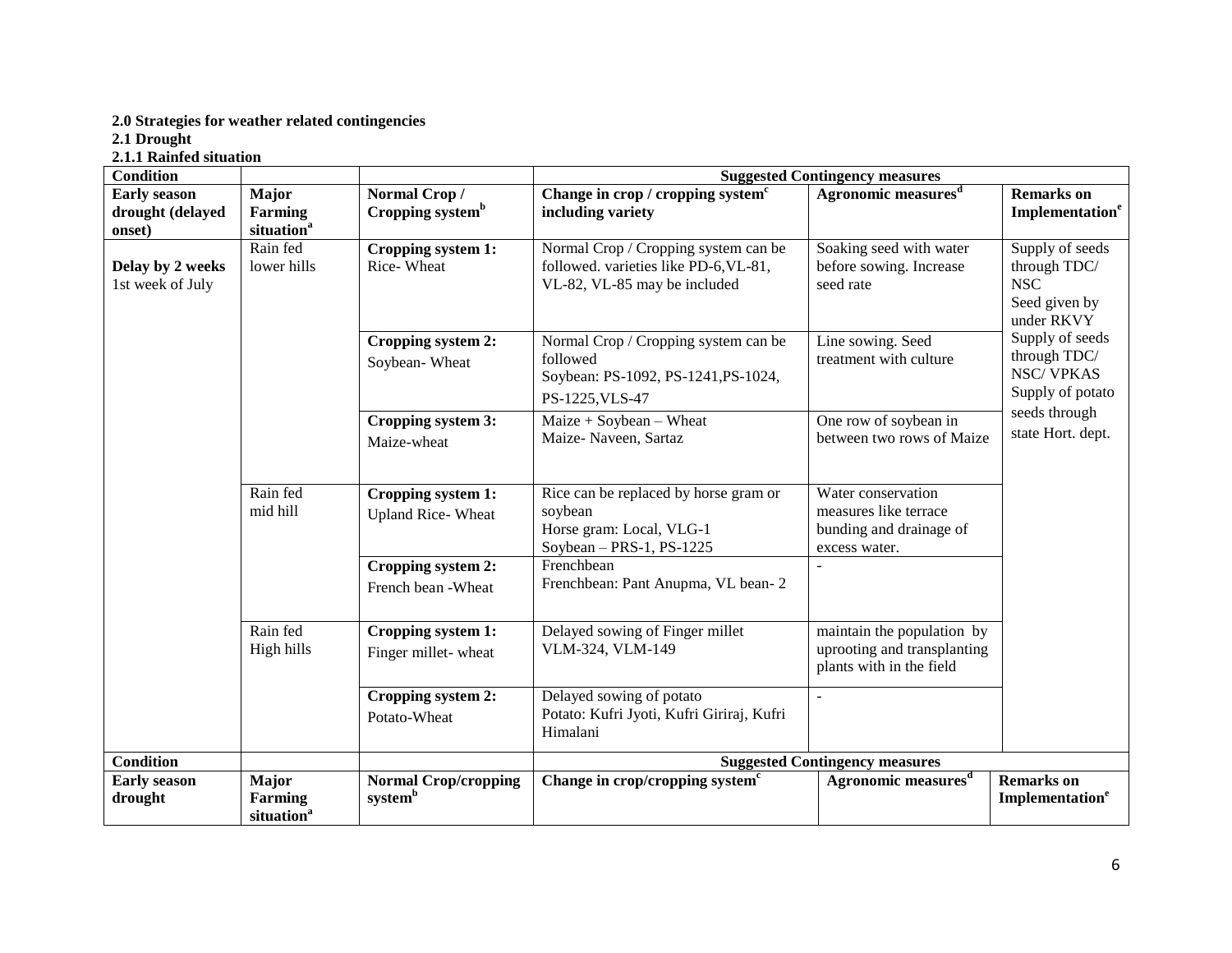| Delay by 4 weeks<br>3rd week of July    | Rain fed<br>lower hills | Cropping system 1:<br>Rice-Wheat                   | Rice can be replace by grain cowpea/<br>bhindi/corriander<br>Cowpea- Pusa Komal, lobia- 1042<br>Bhindi- Prabhani kranti, Pusa Sawani<br>Coriander: Pant Haritima    | Overnight Seed soaking<br>with water before<br>sowing.<br>Control measure for<br>white fly in cowpea by<br>0.2% monocrotophos. | Supply of seeds<br>through TDC/<br><b>NSC/VPKAS</b><br>Seed given by<br>under RKVY |
|-----------------------------------------|-------------------------|----------------------------------------------------|---------------------------------------------------------------------------------------------------------------------------------------------------------------------|--------------------------------------------------------------------------------------------------------------------------------|------------------------------------------------------------------------------------|
|                                         |                         | Cropping system 2:<br>Soybean-Wheat                | Soybean can be replace by grain cowpea/<br>bhindi/corriander<br>Cowpea- Pusa Komal, lobia- 1042<br>Bhindi- Prabhani kranti, Pusa Sawani<br>Coriander: Pant Haritima | Overnight Seed soaking<br>with water before<br>sowing.<br>Control measure for<br>white fly in cowpea by<br>0.2% monocrotophos  |                                                                                    |
|                                         |                         | Cropping system 3:<br>Maize-wheat                  | Maize can be replaced by grain cowpea/<br>bhindi/corriander<br>Cowpea- Pusa Komal, lobia- 1042<br>Bhindi- Prabhani kranti, Pusa Sawani<br>Coriander: Pant Haritima  | Overnight Seed soaking<br>with water before<br>sowing.<br>Control measure for<br>white fly in cowpea by<br>0.2% monocrotophos  |                                                                                    |
|                                         | Rain fed<br>mid hills   | Cropping system 1:<br><b>Upland Rice-Wheat</b>     | Upland Rice can be replaced by horse<br>gram or Buck wheat<br>Horse gram: Local, VLG-1<br>Buck wheat: PRB-3                                                         | Water conservation<br>measures like terrace<br>bunding and drainage of<br>excess water.                                        |                                                                                    |
|                                         |                         | Cropping system 2:<br>French bean - Wheat          | Frenchbean can be replaced by bhindi/<br>corriander<br>Cowpea- Pusa Komal, lobia- 1042<br>Bhindi- Prabhani kranti, Pusa Sawani<br>Coriander: Pant Haritima          |                                                                                                                                | Seed given by<br>under RKVY                                                        |
|                                         | Rain fed<br>High hills  | Cropping system 1:<br>Finger millet-wheat          | Delayed sowing of Finger millet<br>VLM-324, VLM-149                                                                                                                 | maintain the population<br>by uprooting and<br>transplanting plants with<br>in the field                                       | Supply of seeds<br>through TDC/<br><b>NSC/VPKAS</b>                                |
|                                         |                         | Cropping system 2:<br>Potato-Wheat                 | Potato can be replaced by vegetable pea<br>PSM-3, VLM-10, VLM-7                                                                                                     |                                                                                                                                | Supply of potato<br>seeds through state<br>Hort. dept.                             |
| <b>Condition</b>                        |                         |                                                    |                                                                                                                                                                     | <b>Suggested Contingency measures</b>                                                                                          |                                                                                    |
| <b>Early season</b><br>drought (delayed | Major<br>Farming        | <b>Normal Crop/cropping</b><br>system <sup>b</sup> | Change in crop/cropping system <sup>c</sup>                                                                                                                         | Agronomic measures <sup>d</sup>                                                                                                | <b>Remarks</b> on<br><b>Implementation<sup>e</sup></b>                             |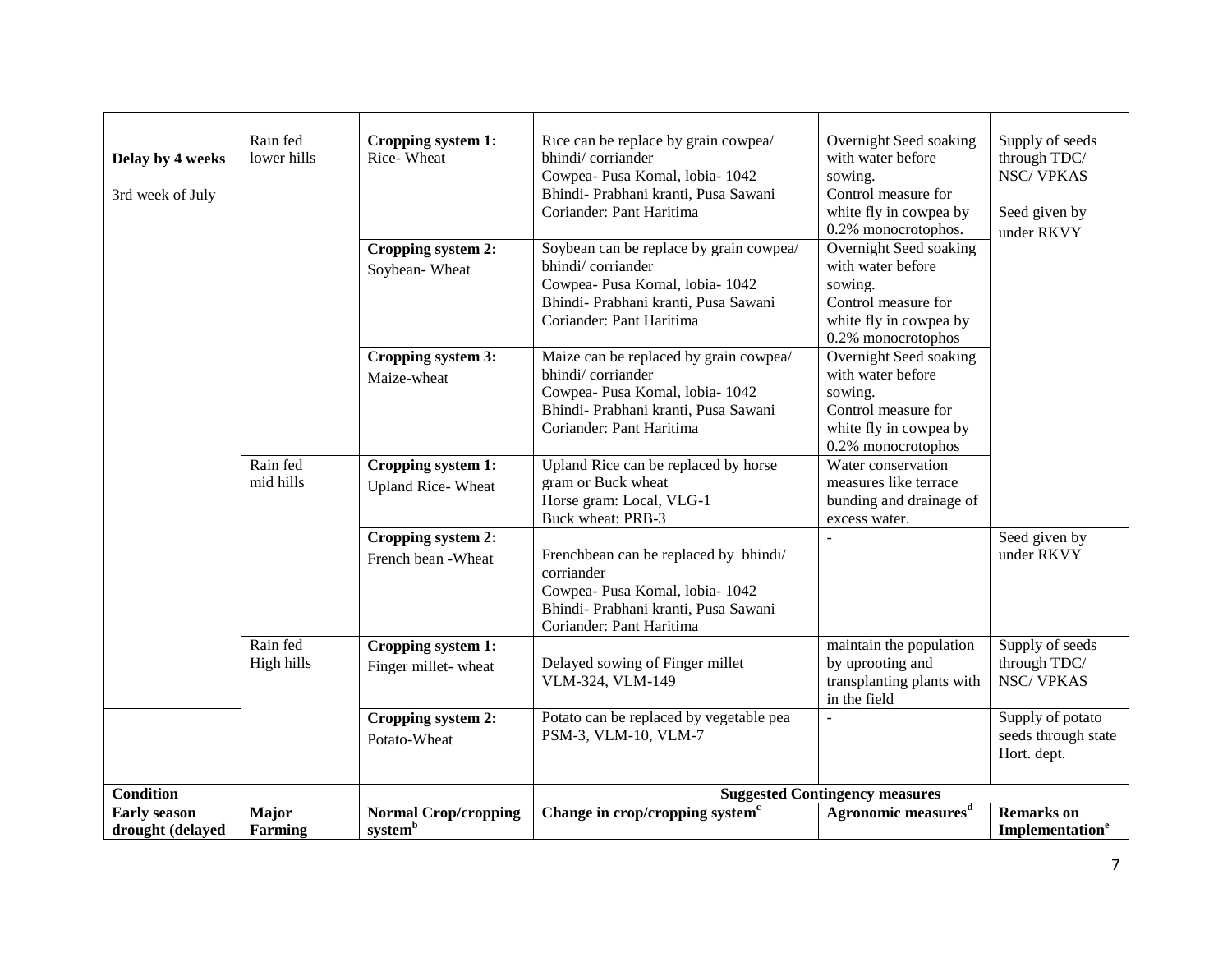| onset)                                                    | situation <sup>a</sup>                            |                                                    |                                                                                                                                                                                     |                                                                                                                                |                                                                                    |
|-----------------------------------------------------------|---------------------------------------------------|----------------------------------------------------|-------------------------------------------------------------------------------------------------------------------------------------------------------------------------------------|--------------------------------------------------------------------------------------------------------------------------------|------------------------------------------------------------------------------------|
| Delay by 6 weeks<br>$(2nd)$ <sup>st</sup> week of<br>Aug) | Rain fed<br>Lower hills                           | Cropping system 1:<br>Rice-Wheat                   | Rice can be replaced by grain cowpea/<br>bhindi/corriander<br>Cowpea- Pusa Komal, lobia- 1042, lobia-<br>1111<br>Bhindi- Prabhani kranti, Pusa Sawani<br>Coriander: Pant Haritima   | Overnight Seed soaking<br>with water before<br>sowing.<br>Control measure for<br>white fly in cowpea by<br>0.2% monocrotophos. | Supply of seeds<br>through TDC/<br><b>NSC/VPKAS</b><br>Seed given by<br>under RKVY |
|                                                           |                                                   | Cropping system 2:<br>Soybean-Wheat                | Soybean can be replace by grain cowpea/<br>bhindi/corriander<br>Cowpea- Pusa Komal, lobia- 1042, lobia-<br>1111<br>Bhindi- Prabhani kranti, Pusa Sawani<br>Coriander: Pant Haritima | Overnight Seed soaking<br>with water before<br>sowing.<br>Control measure for<br>white fly in cowpea by<br>0.2% monocrotophos  |                                                                                    |
|                                                           |                                                   | Cropping system 3:<br>Maize-wheat                  | Maize can be replaced by grain cowpea/<br>bhindi/corriander<br>Cowpea- Pusa Komal, lobia- 1042, lobia-<br>1111<br>Bhindi- Prabhani kranti, Pusa Sawani<br>Coriander: Pant Haritima  | Overnight Seed soaking<br>with water before<br>sowing.<br>Control measure for<br>white fly in cowpea by<br>0.2% monocrotophos  |                                                                                    |
|                                                           | Rain fed<br>Mid hills                             | Cropping system 1:<br><b>Upland Rice-Wheat</b>     | Upland Rice can be replaced by horse<br>gram / Buck wheat<br>Horse gram: Local, VLG-1<br>Buck wheat: PRB-3                                                                          | Water conservation<br>measures like terrace<br>bunding and drainage of<br>excess water.                                        |                                                                                    |
|                                                           |                                                   | Cropping system 2:<br>French bean -Wheat           | French bean can be replaced by coriander<br>/ Radish/ Veg. Pea<br>Coriander: Pant Haritima<br>Radish: Dunagiri gol<br>Veg.pea; PSM-3, VLM-10                                        | $\overline{\phantom{a}}$                                                                                                       |                                                                                    |
|                                                           | Rain fed<br>High hills                            | Cropping system 1:<br>Finger millet-wheat          | Finger millet can be replaced by Rajmash/<br>radish<br>Rajmash: VL-63<br>Radish : Dunagiri gol                                                                                      | Ridge sowing                                                                                                                   |                                                                                    |
|                                                           |                                                   | Cropping system 2:<br>Potato-Wheat                 | Potato can be repaced by Rajmash/radish<br>Rajmash: VL-63<br>Radish : Dunagiri gol                                                                                                  | Ridge sowing                                                                                                                   |                                                                                    |
| <b>Condition</b>                                          |                                                   |                                                    |                                                                                                                                                                                     | <b>Suggested Contingency measures</b>                                                                                          |                                                                                    |
| <b>Early season</b><br>drought (delayed<br>onset)         | Major<br><b>Farming</b><br>situation <sup>a</sup> | <b>Normal Crop/cropping</b><br>system <sup>b</sup> | Change in crop/cropping system <sup>c</sup>                                                                                                                                         | Agronomic measures <sup>d</sup>                                                                                                | <b>Remarks</b> on<br>Implementation <sup>e</sup>                                   |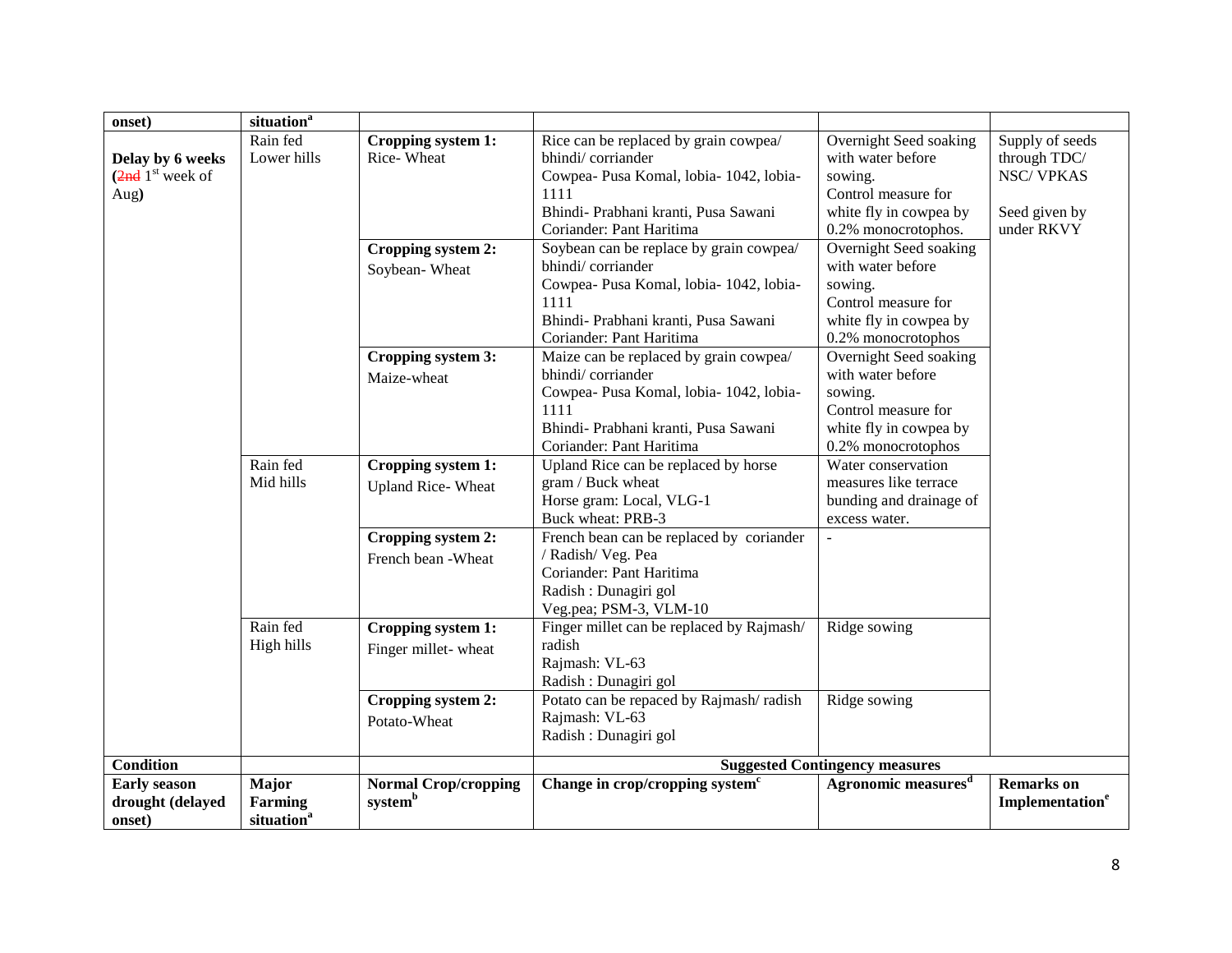| Delay by 8 weeks<br>$(4th 3rd$ week of<br>Aug) | Rain fed<br>Lower hills | Cropping system 1:<br>Rice-Wheat<br>Cropping system 2: | Rice can be replaced by French bean/<br>Bhindi / corriander<br>Frenchbean: Pant Anupma, VL bean-2<br>Bhindi: Pusa sawni, VL Bhindi-1<br>Coriander- Pant Haritima<br>Soybean can be replaced by French bean/       | Ridge bed sowing                        | Supply of seeds<br>through TDC |
|------------------------------------------------|-------------------------|--------------------------------------------------------|-------------------------------------------------------------------------------------------------------------------------------------------------------------------------------------------------------------------|-----------------------------------------|--------------------------------|
|                                                |                         | Soybean-Wheat                                          | Bhindi / corriander<br>Frenchbean: Pant Anupma, VL bean-2<br>Bhindi: Pusa sawni, VL Bhindi-1<br>Coriander- Pant Haritima                                                                                          |                                         |                                |
|                                                |                         | Cropping system 3:<br>Maize-wheat                      | Maize can be replaced by French bean/<br>Bhindi / corriander<br>Frenchbean: Pant Anupma, VL bean-2<br>Bhindi: Pusa sawni, VL Bhindi-1<br>Coriander- Pant Haritima                                                 |                                         |                                |
|                                                | Rain fed<br>Mid hills   | Cropping system 1:<br><b>Upland Rice-Wheat</b>         | Upland rice can be replaced by veg. pea/<br>Veg. rye/cow pea/ radish<br>Veg. Pea: PSM-3, VLM-10<br>Cow pea: Pant lobia-1<br>Veg. rai: Hathi Kan, Jhurmuri<br>Radish: Dunagiri local, Japani white, Pusa<br>Himani | Ridge sowing<br>Inter culture operation |                                |
|                                                |                         | Cropping system 2:<br>French bean -Wheat               | French bean can be replaced by veg. pea/<br>Veg. rye/cow pea/ radish<br>Veg. Pea: PSM-3, VLM-10<br>Cow pea: Pant lobia-1<br>Veg. rai: Hathi Kan, Jhurmuri<br>Radish: Dunagiri local, Japani white, Pusa<br>Himani |                                         |                                |
|                                                | Rain fed<br>High hills  | Cropping system 1:<br>Finger millet-wheat              | Finger millet can be replaced by Rajmash/<br>radish/Veg. Pea/Veg. Rye<br>Rajmash: VL-63<br>Veg. Pea: PSM-3, VLM-10<br>Veg. Rye: Hathi Kan, Jhurmuri<br>Radish: Dunagiri local, Japani white, Pusa<br>Himani       | Ridge sowing                            |                                |
|                                                |                         | Cropping system 2:<br>Potato-Wheat                     | Potato can be repaced by Rajmash/radish/<br>Veg. Pea/Veg. Rye<br>Rajmash: VL-63<br>Veg. Pea: PSM-3, VLM-10                                                                                                        | Ridge sowing                            |                                |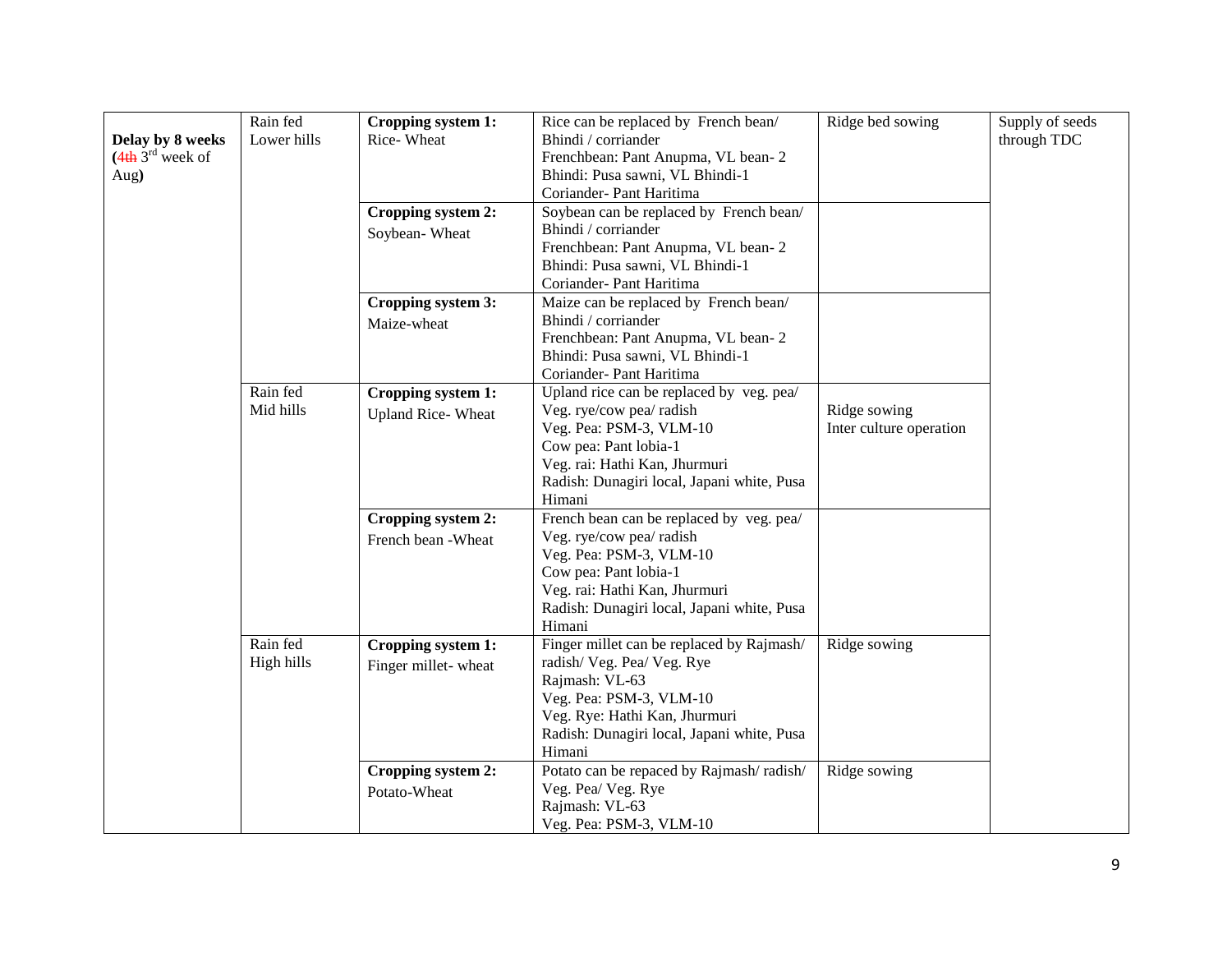|  | . Rye: Hathi Kan, .<br>Veg.<br>, Jhurmuri<br>Pusa<br>Radish: Dunagiri local, Japani white,<br>$\circ$<br>$T$ $T$ <sup>+</sup><br>Himani |  |  |
|--|-----------------------------------------------------------------------------------------------------------------------------------------|--|--|
|--|-----------------------------------------------------------------------------------------------------------------------------------------|--|--|

## **2.1.2 Irrigated situation**

| <b>Condition</b>                                              |                                                                                                                                                                           |                                                                                                                                                                                  |                                                                                                                                                                                                                                                        | <b>Suggested Contingency measures</b>                                                                                                                        |                                                  |
|---------------------------------------------------------------|---------------------------------------------------------------------------------------------------------------------------------------------------------------------------|----------------------------------------------------------------------------------------------------------------------------------------------------------------------------------|--------------------------------------------------------------------------------------------------------------------------------------------------------------------------------------------------------------------------------------------------------|--------------------------------------------------------------------------------------------------------------------------------------------------------------|--------------------------------------------------|
|                                                               | <b>Major Farming</b><br>situation                                                                                                                                         | Crop/cropping system <sup>8</sup>                                                                                                                                                | Change in crop/cropping<br>system <sup>n</sup>                                                                                                                                                                                                         | Agronomic measures                                                                                                                                           | <b>Remarks</b> on<br>Implementation <sup>J</sup> |
| Delayed release of<br>water in canals<br>due to low rainfall. | Bhabhar area, sandy<br>clay with gravels,<br>highly percolating<br>soils, Zn deficient<br>along with N PK.<br>Flat lands, boring is<br>not possible due to<br>hard rocks. | $\bullet$ Rice - wheat<br>$Rice - toria/yellow$ sarsoon<br>$\bullet$<br>-wheat<br>• Rice $-$ Lentil<br>• Rice – vegetable pea –<br>sugarcane-ratoon-wheat<br>Soybean-Wheat-Moong | • DSR / SRI – vegetable pea –<br>green gram<br>• DSR – autumn cane +<br>vegetable pea/ garlic/<br>potato-ratoon - wheat<br>• $DSR - lentil/$<br>gram/mustard/field pea<br>• Urd/cowpea/ green gram $-$<br>wheat -green gram<br>• DSR - Zero till wheat | Use of sprinkler<br>irrigation, Furrow<br>irrigation, intercultural<br>operations, Mulching,<br>Crop planting on raised<br>beds like wheat, Land<br>leveling | Vegetables<br>(cucumber), Cowpea                 |

**2.2 Un-timely (un-seasonal) rains** 

| <b>Condition</b>                    | <b>Suggested contingency measure</b> |                              |                           |                           |
|-------------------------------------|--------------------------------------|------------------------------|---------------------------|---------------------------|
| Continuous high rainfall in a short | Vegetative stage <sup>k</sup>        | Flowering stage <sup>1</sup> | Crop maturity stage $m$   | Post harvest <sup>n</sup> |
| span leading to water logging       |                                      |                              |                           |                           |
| Rice                                | Improve drainage, N top              | Improve drainage, N top      | Improve drainage,         | Store the produce         |
|                                     | dressing & foliar spray of           | dressing. management of      | management of insect $\&$ | under shed and dry        |
|                                     | 0.5% Zn. Uprooting of weeds.         | insect $&$ pest              | pest                      | using artificial          |
|                                     | management of insect & pest          |                              |                           | sources like large        |
|                                     |                                      |                              |                           | fans                      |
| Wheat                               | Improve drainage, N                  | Improve drainage, N          | Remove excess water       | Store the produce         |
|                                     | top dressing                         | top dressing                 |                           | under shed                |
| Sugarcane                           | Improve drainage, N                  | Propping and tying, Drainage | Removing of lower         |                           |
|                                     | top dressing, earthing up            |                              | dead leaves ie.           | Keep produce on           |
|                                     |                                      |                              | Detrashing of lower       | dry place and cover       |
|                                     |                                      |                              | leaves                    | with trash or tripal      |
| Soybean                             | Intercultural operations             | Two Foliar spray of 0.1 %B   | Safe removal of excess    | Keep produce at dry       |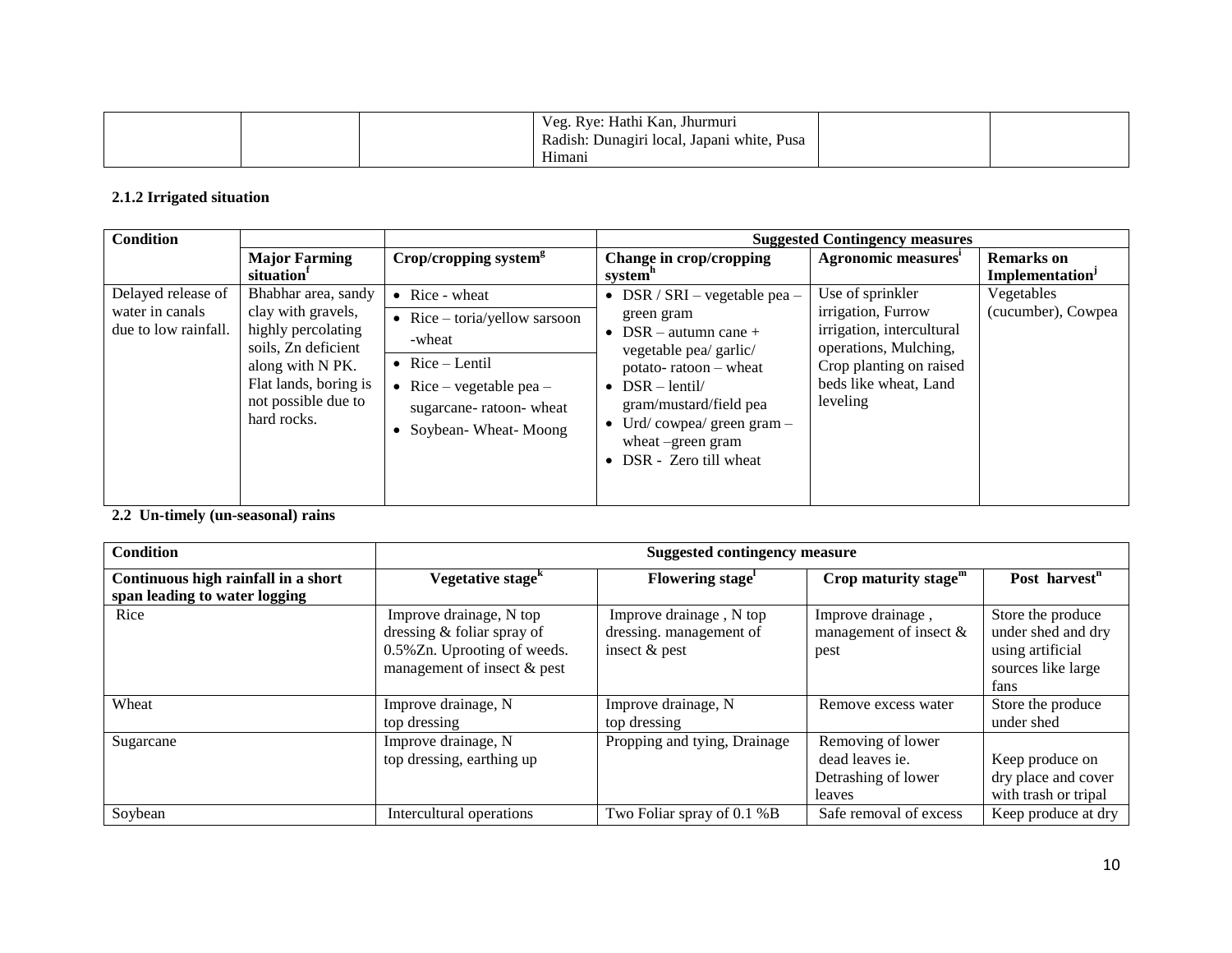|                                                                   |                                   | before flowering and at pod    | water                  | place.                    |
|-------------------------------------------------------------------|-----------------------------------|--------------------------------|------------------------|---------------------------|
|                                                                   |                                   | setting stage. management of   |                        |                           |
|                                                                   |                                   | insect & pest                  |                        |                           |
| Lentil                                                            | Drainage excess water.            | 2% spray of urea before        | Safe removal of excess | Keep produce at dry       |
|                                                                   | Intercultural operations.         | flowering                      | water                  | place                     |
| Horticulture                                                      |                                   |                                |                        |                           |
| Mango                                                             |                                   | 30-40 ppm $NAA/10 - 20$ ppm    |                        | Store at cool dry         |
|                                                                   |                                   | 24 D spray, to improve fruit   |                        | ventilated place,         |
|                                                                   |                                   | set                            |                        | avoid heaping,            |
|                                                                   |                                   |                                | Ethylene spray to      | Package in wooden         |
|                                                                   | Remove excess water               |                                | advance the maturity   | boxes                     |
| Litchi                                                            |                                   | 30-40 ppm $NAA/10 - 20$ ppm    |                        | <b>Conditioned fruits</b> |
|                                                                   |                                   | 24 D spray, , to improve fruit |                        | in cool dry               |
|                                                                   |                                   | set                            |                        | ventilated place and      |
|                                                                   |                                   |                                | Ethylene spray to      | package in cart           |
|                                                                   | Remove excess water               |                                | advance the maturity   | board boxes               |
| Guava                                                             |                                   | 30-40 ppm NAA spray, , to      |                        | Wipe out the excess       |
|                                                                   |                                   | improve fruit set              |                        | moisture with             |
|                                                                   |                                   |                                |                        | muslin cloth and          |
|                                                                   |                                   |                                |                        | Package in wooden         |
|                                                                   |                                   |                                |                        | boxes                     |
| Heavy rainfall with high speed winds in a short span <sup>2</sup> |                                   |                                |                        |                           |
| Horticulture                                                      |                                   |                                |                        |                           |
| Mango                                                             | • Planting of wind breaks on east |                                |                        |                           |
|                                                                   | and west sides (pre-planning)     |                                |                        |                           |
|                                                                   | • Staking of saplings during pre  |                                |                        |                           |
|                                                                   | bearing phase                     |                                |                        |                           |
|                                                                   | · Selection of dwarf varieties    |                                |                        |                           |
| Litchi                                                            | • Planting of wind breaks on east |                                |                        |                           |
|                                                                   | and west sides (pre-planning)     |                                |                        |                           |
|                                                                   | • Staking of saplings during pre  |                                |                        |                           |
|                                                                   | bearing phase                     |                                |                        |                           |
| Guava                                                             | • Staking of saplings during pre  |                                |                        |                           |
|                                                                   | bearing phase                     |                                |                        |                           |
| Outbreak of pests and diseases due to unseasonal rains            |                                   |                                |                        |                           |
| Rice                                                              | Zn spray, Insecticide             | Remove excess water, delay N   | Remove excess water    | Dry the produce up        |
|                                                                   | application                       | top dressing                   |                        | to 14% moisture,          |
| Wheat                                                             | Remove excess water               | Remove excess water,           | Remove excess water    | Dry the produce up        |
|                                                                   |                                   | fungicide spray                |                        | to 12-14% moisture,       |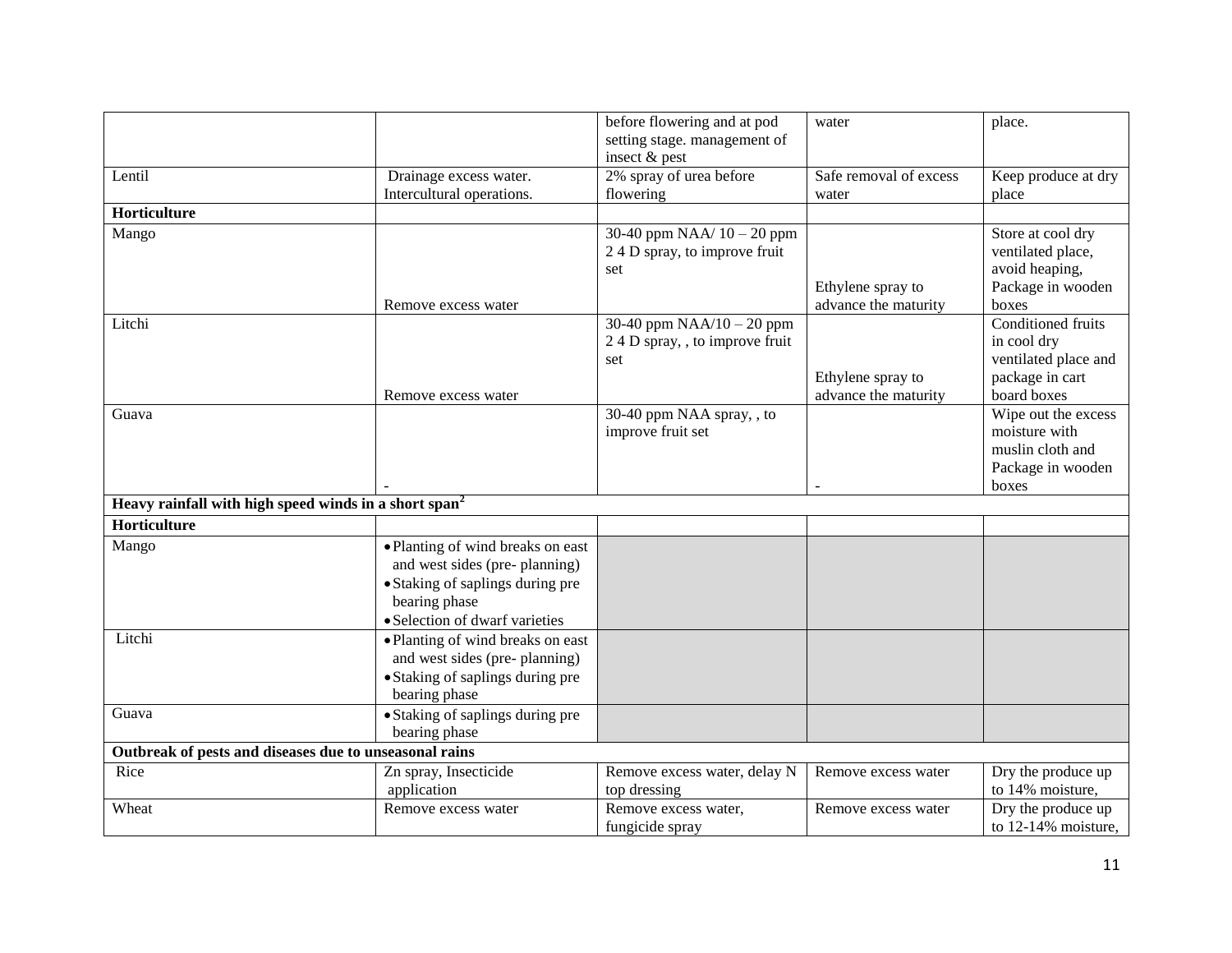| Sugarcane     | Remove excess water,     | Remove older leaves         | Remove excess water |                       |
|---------------|--------------------------|-----------------------------|---------------------|-----------------------|
|               | Insecticide application  |                             |                     |                       |
| Vegetable pea | Insecticide application, | Fungicide spray for downy   | Remove excess water |                       |
|               | remove excess water      | mildew                      |                     |                       |
| Potato        | M-45 spray for early     | M-45 spray for early blight | Remove excess water |                       |
|               | blight                   |                             |                     | Store in cold storage |
| Horticulture  |                          |                             |                     |                       |
| Mango         |                          | For Powdery mildew          |                     |                       |
|               |                          | Control-spray of wettable   |                     |                       |
|               |                          | sulphur                     |                     |                       |
| Litchi        |                          | -do-                        |                     |                       |
| Guava         |                          | -                           |                     |                       |

### **2.3 Floods, (not applicable)**

| <b>Condition</b>                                                   |                                 | Suggested contingency measure <sup>o</sup> |                           |            |  |
|--------------------------------------------------------------------|---------------------------------|--------------------------------------------|---------------------------|------------|--|
| Transient water logging/ partial inundation <sup>1</sup>           | <b>Seedling / nursery stage</b> | <b>Vegetative stage</b>                    | <b>Reproductive stage</b> | At harvest |  |
| Crop1 (specify)                                                    |                                 |                                            |                           |            |  |
| Horticulture                                                       |                                 |                                            |                           |            |  |
| Crop1 (specify)                                                    |                                 |                                            |                           |            |  |
| <b>Continuous submergence</b><br>for more than 2 days <sup>2</sup> |                                 |                                            |                           |            |  |
| Crop1                                                              |                                 |                                            |                           |            |  |
| Horticulture                                                       |                                 |                                            |                           |            |  |
| Crop1 (specify)                                                    |                                 |                                            |                           |            |  |
| Sea water inundation <sup>3</sup>                                  |                                 |                                            |                           |            |  |
| Crop1                                                              |                                 |                                            |                           |            |  |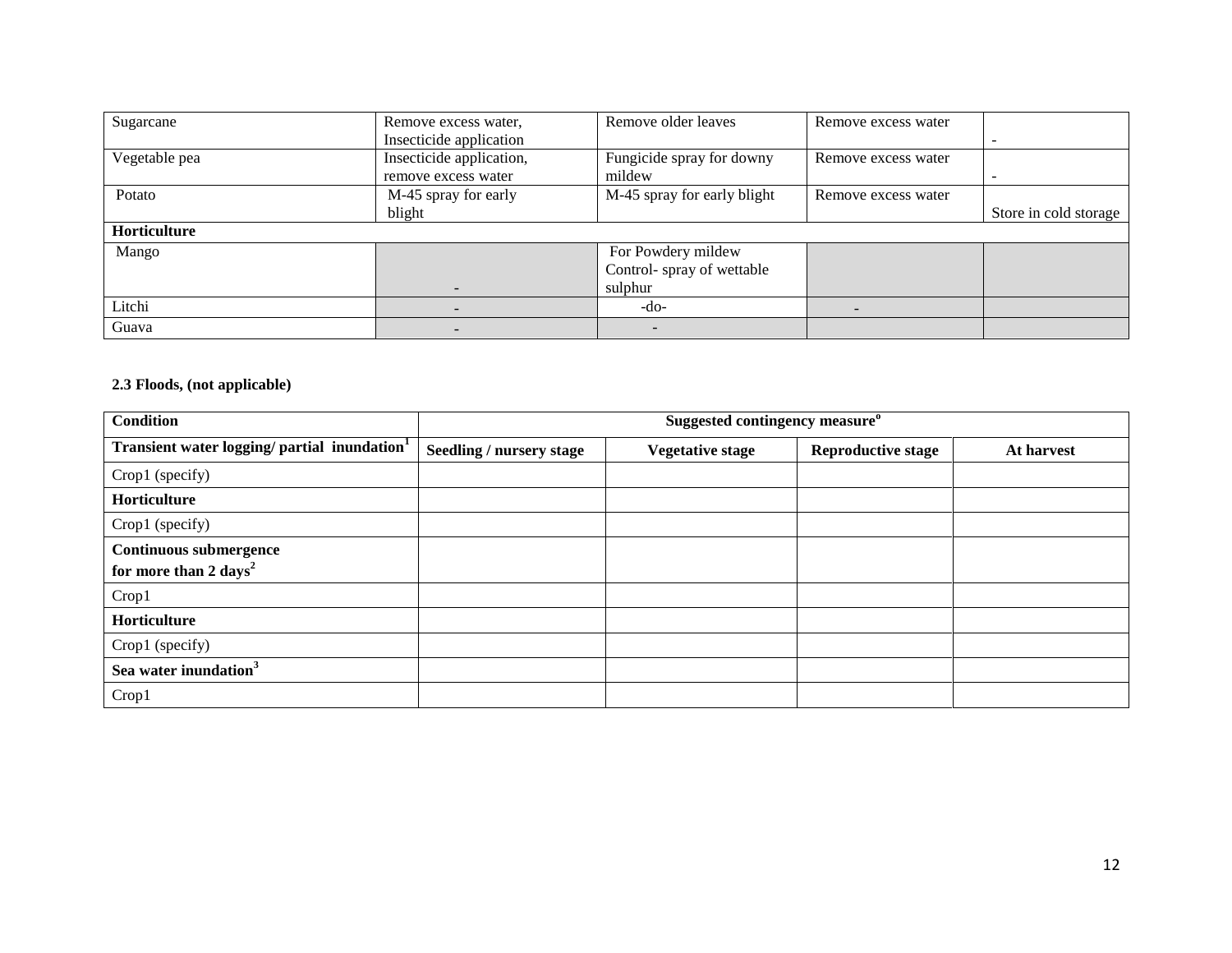## **2.4 Extreme events: Heat wave / Cold wave/Frost/ Hailstorm /Cyclone (For Bhabhar Area)**

| <b>Extreme event type</b> | Suggested contingency measure <sup>r</sup>                                                   |                                        |                                                                  |            |  |
|---------------------------|----------------------------------------------------------------------------------------------|----------------------------------------|------------------------------------------------------------------|------------|--|
|                           | <b>Seedling / nursery stage</b>                                                              | <b>Vegetative stage</b>                | <b>Reproductive stage</b>                                        | At harvest |  |
| Heat Wave <sup>p</sup>    |                                                                                              |                                        |                                                                  |            |  |
| Wheat                     |                                                                                              |                                        | Light and frequent irrigation at<br>evening hours, N topdressing |            |  |
| Sugarcane                 | Light irrigation, Intercultural<br>operations                                                | Frequent irrigation                    | Light and frequent irrigation at<br>evening hours,               |            |  |
| Mustard                   |                                                                                              |                                        | Light and frequent irrigation at<br>evening hours,               |            |  |
|                           |                                                                                              |                                        |                                                                  |            |  |
| Mango                     | • Planting of wind breaks on east and<br>west sides (pre-planning)<br>• Frequent irrigations | Frequent irrigations                   | Frequent irrigations                                             |            |  |
| Litchi                    | • Planting of wind breaks on east and<br>west sides (pre-planning)<br>• Frequent irrigations | Frequent irrigations                   | Frequent irrigations                                             |            |  |
| Guava                     | • Planting of wind breaks on east and<br>west sides (pre-planning)<br>• Frequent irrigations | Frequent irrigations                   | Frequent irrigations                                             |            |  |
| Cold wave <sup>q</sup>    |                                                                                              |                                        |                                                                  |            |  |
| Wheat                     |                                                                                              | Light irrigation, N top<br>dressing    |                                                                  | Not common |  |
| Vegetable pea             |                                                                                              | Sprinkler irrigation, hormone<br>spray |                                                                  | do         |  |
| Potato                    |                                                                                              | Light irrigation, N top<br>dressing    |                                                                  | do         |  |
| Mustard                   |                                                                                              | Light irrigation                       |                                                                  | do         |  |
| Horticulture              |                                                                                              |                                        |                                                                  |            |  |
| Mango                     | Planting of wind breaks on east and<br>west sides (pre-planning)<br>Smudging/smoking         | Smudging/smoking                       | Smudging/smoking                                                 |            |  |
| Litchi                    | Planting of wind breaks on east and<br>west sides (pre-planning)<br>Smudging/smoking         | Smudging/smoking                       | Smudging/smoking                                                 |            |  |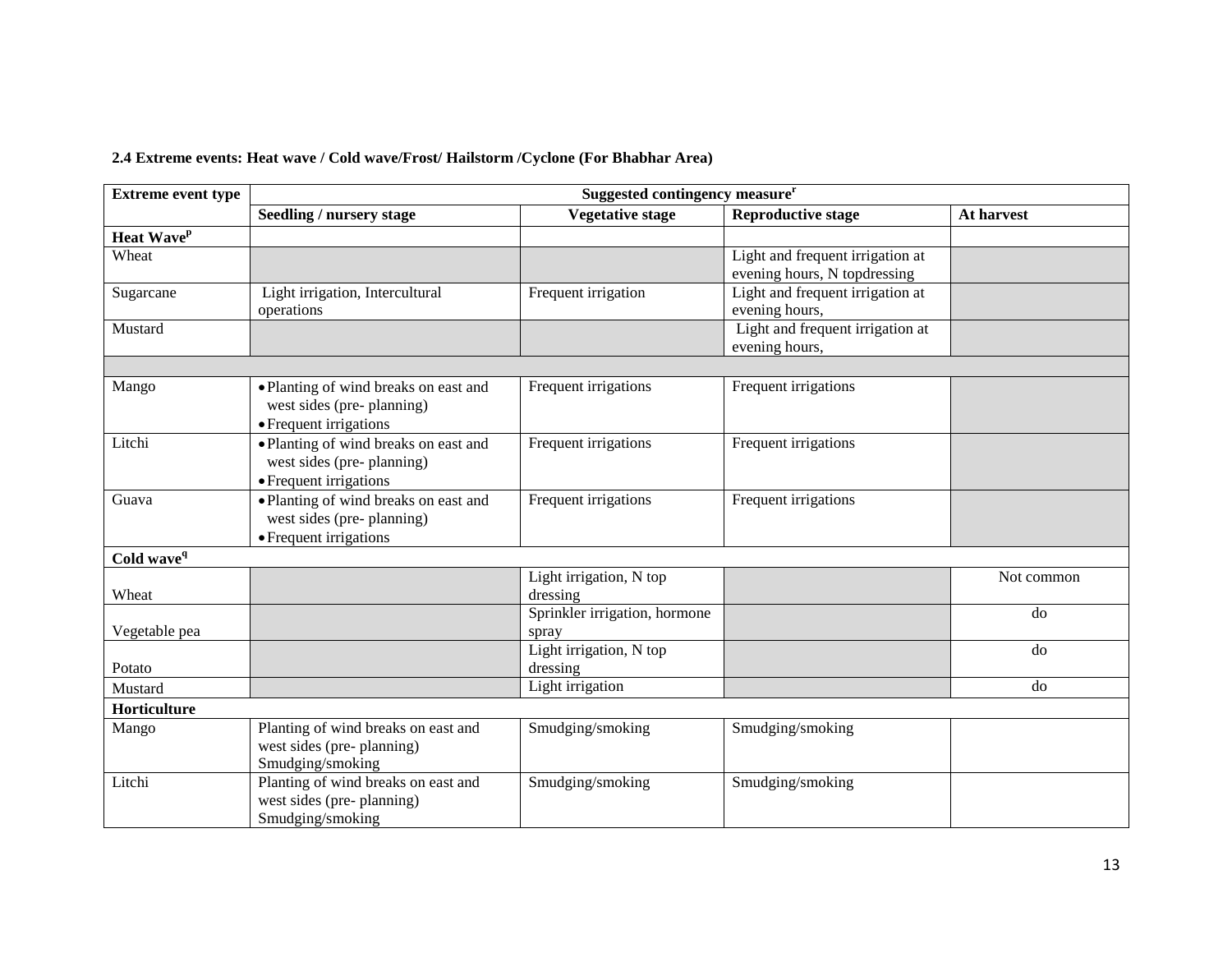| Guava            | Planting of wind breaks on east and<br>west sides (pre-planning)<br>Smudging/smoking                                                         | Smudging/smoking                                                       | Smudging/smoking                             |                                             |
|------------------|----------------------------------------------------------------------------------------------------------------------------------------------|------------------------------------------------------------------------|----------------------------------------------|---------------------------------------------|
| Frost            |                                                                                                                                              |                                                                        |                                              |                                             |
| Wheat            | Not common                                                                                                                                   | Light irrigation, smoke                                                | Not common                                   | Not common                                  |
| Potato           | do                                                                                                                                           | Light irrigation, smoke                                                | do                                           | do                                          |
| Vegetable pea    | do                                                                                                                                           | Sprinkler irrigation, smoke                                            | do                                           | do                                          |
| Mustard          | do                                                                                                                                           | Light irrigation                                                       | do                                           | do                                          |
| Horticulture     |                                                                                                                                              |                                                                        |                                              |                                             |
| Mango            | • Planting of wind breaks on east and<br>west sides (pre-planning)<br>• Thatching with straw<br>• Frequent irrigations<br>· Smudging/smoking | • Thatching with straw<br>• Frequent irrigations<br>• Smudging/smoking | • Frequent irrigations<br>• Smudging/smoking |                                             |
| Litchi           | • Planting of wind breaks on east and<br>west sides (pre-planning)<br>• Thatching with straw<br>• Frequent irrigations<br>• Smudging/smoking | • Thatching with straw<br>• Frequent irrigations<br>• Smudging/smoking | • Frequent irrigations<br>• Smudging/smoking |                                             |
| Guava            | • Planting of wind breaks on east and<br>west sides (pre-planning)<br>· Thatching with straw<br>• Frequent irrigations                       | $\overline{\bullet}$ Frequent irrigations                              | • Frequent irrigations                       |                                             |
| <b>Hailstorm</b> |                                                                                                                                              |                                                                        |                                              |                                             |
| Rice             | Replanting and gap filling<br>as per severity                                                                                                | N top dressing                                                         |                                              | Early harvesting and<br>disposal of produce |
| Wheat            | Re-sowing (short duration variety) /<br>gap filling as per severity                                                                          | N top dressing                                                         |                                              | Early harvesting and<br>disposal of produce |
| Sugarcane        | Gap filling and N top dressing                                                                                                               | Earthing, N top dressing,<br>Tying                                     | Tying                                        |                                             |
| Vegetable pea    | Hormone spray                                                                                                                                | Hormone spray                                                          | Early picking                                |                                             |
| Potato           | N top dressing/Earthing up                                                                                                                   | Earthing up                                                            | Remove upper portion                         |                                             |
| Horticulture     |                                                                                                                                              |                                                                        |                                              |                                             |
| Mango            |                                                                                                                                              |                                                                        | Anti hailstorm net                           | Anti hailstorm net                          |
| Litchi           |                                                                                                                                              |                                                                        | Anti hailstorm net                           | Anti hailstorm net                          |
| Guava            |                                                                                                                                              |                                                                        | Anti hailstorm net                           | Anti hailstorm net                          |
| <b>Cyclone</b>   |                                                                                                                                              |                                                                        |                                              |                                             |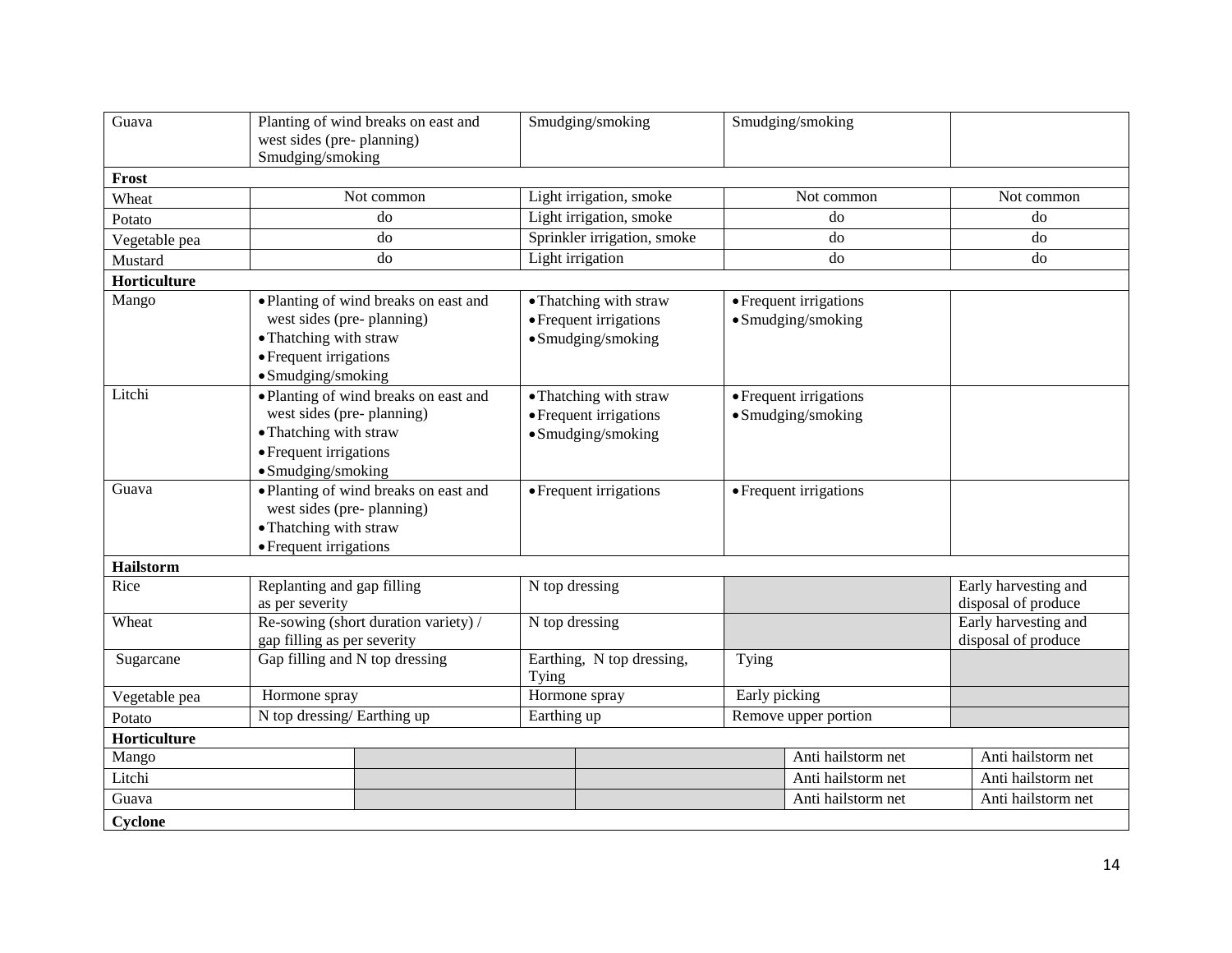#### **Horticulture**

#### **2.4 Extreme events: Heat wave/ Cold wave/ Frost/ Hailstorm/ Cyclone (Hill condition)**

| <b>Extreme event type</b>   | <b>Suggested contingency measure</b> |                                          |                           |            |
|-----------------------------|--------------------------------------|------------------------------------------|---------------------------|------------|
|                             | Seedling/nursery stage               | <b>Vegetative stage</b>                  | <b>Reproductive stage</b> | At harvest |
| Heat wave                   |                                      |                                          |                           |            |
| Upland rice                 |                                      |                                          |                           |            |
|                             |                                      |                                          |                           |            |
| Transplanted rice           | Light irrigation                     | Irrigation                               |                           |            |
| Finger millet               |                                      | Irrigation                               |                           |            |
| Horticulture                |                                      |                                          |                           |            |
| Fruit crop                  | Irrigation in the evening hours      | Irrigation and mulching in tree<br>basin | Mulching in tree basin    |            |
| Veg crop (Tomato, Capsicum, | Irrigation                           | Life saving irrigation in                | $\overline{a}$            |            |
| Caulifower etc.)            |                                      | evening hours                            |                           |            |
| <b>Cold wave</b>            |                                      |                                          |                           |            |
| Horticulture                |                                      |                                          |                           |            |
| Frost                       |                                      |                                          |                           |            |
| Wheat                       | $\overline{a}$                       | Light irrigation, Smoking                |                           |            |
|                             |                                      | around the field                         |                           |            |
|                             |                                      |                                          |                           |            |
|                             |                                      |                                          |                           |            |
| Oilseed                     |                                      | Light irrigation, Smoking                |                           |            |
|                             |                                      | around the field                         |                           |            |
| Pulse                       |                                      | Light irrigation, Smoking                |                           |            |
|                             |                                      | around the field                         |                           |            |
| Horticulture                |                                      |                                          |                           |            |
| Veg pea                     |                                      | Light irrigation and spray of            |                           |            |
|                             |                                      | karathane 1 ml/lt water in               |                           |            |
|                             |                                      | January                                  |                           |            |
| Potato                      |                                      | Light irrigation and two spray           |                           |            |
|                             |                                      | of Indofill M-45                         |                           |            |
| Mango                       |                                      | Light irrigation, Smoking                |                           |            |
|                             |                                      | around the orchard during Jan.           |                           |            |
|                             |                                      | in evening hour.                         |                           |            |
| <b>Hailstorm</b>            |                                      |                                          |                           |            |
| Horticulture                |                                      |                                          |                           |            |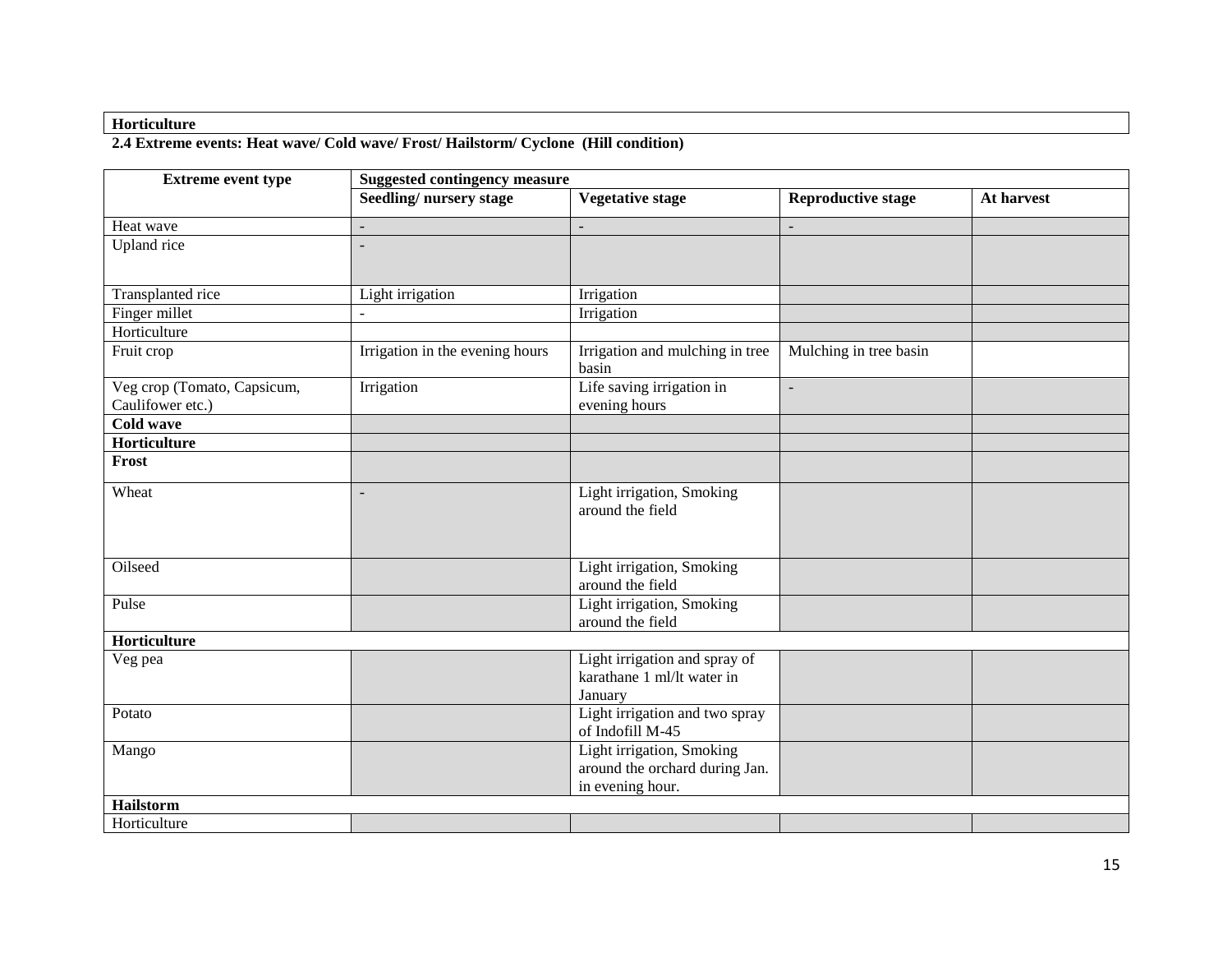| Apple        |           |    | Cover the tree with hail net |           |
|--------------|-----------|----|------------------------------|-----------|
| Pear         |           |    | Cover the tree with hail net |           |
| Peach        |           |    | Cover the tree with hail net |           |
| Plum         |           |    | Cover the tree with hail net |           |
| Cyclone      | <b>NA</b> | NA | NA                           | <b>NA</b> |
| Horticulture |           |    |                              |           |

## **2.5 Contingent strategies for Livestock, Poultry & Fisheries**

#### **2.5.1 Livestock**

|                                     | <b>Suggested contingency measures</b>                                                                                                                                                                                           |                                                                                                                                                                                     |                                                                                                                                                                |
|-------------------------------------|---------------------------------------------------------------------------------------------------------------------------------------------------------------------------------------------------------------------------------|-------------------------------------------------------------------------------------------------------------------------------------------------------------------------------------|----------------------------------------------------------------------------------------------------------------------------------------------------------------|
|                                     | Before the event <sup>s</sup>                                                                                                                                                                                                   | During the event                                                                                                                                                                    | After the event                                                                                                                                                |
| <b>Drought</b>                      |                                                                                                                                                                                                                                 |                                                                                                                                                                                     |                                                                                                                                                                |
| Feed and<br>fodder<br>availability  | Preparation of compact feed block for<br>Storage.<br>Establishing fodder banks at block levels.<br>Plantation of perennial grass/fodder crops for<br>livestock.<br>on bunds, wasteland and penchant land on<br>community basis. | Use of compact feed block for feeding<br>animals<br>From fodder bank reserves.<br>Utilizing fodder from perennial trees.<br>Use of feed mixture while feeding the<br>animals.       | Building up fodder bank reserves.<br>$\bullet$<br>• Planning of fodder crop for plantation<br>in wastelands, punchiest lands or in<br>irrigated lands.         |
| Drinking water                      | Preserving water in the tanks.<br>Provision of conventional<br>house.<br>With plantation nearby, good ventilation.                                                                                                              | Using water from preserves.<br>Using ground water resources for<br>maintains community in drinking water<br>supply.                                                                 | Continue rain water harvest.<br>Use of water treatments for cleaning of<br>water                                                                               |
| Health and<br>disease<br>management | Ensure regular health checkup of animals to<br>check incidences of any disease annoy live<br>stocks.<br>Veterinary preparedness with medicines and<br>vaccines and using mobile vans.<br>Identification and recording in        | Organization of animal health camp<br>and distribution of medicine in case<br>of outbreak of any epidemic.<br>Awareness Campaigns for farmers to<br>judge general health of animals | camps to judge health status of<br>animals.<br>Segregation of introduction<br>sick/animals.<br>Discarding of unproductive animals.<br>Culling of sick animals. |
| <b>Floods</b>                       | Growing water logging resistant fodder plants and<br>trees.                                                                                                                                                                     | Ensuring proper supply of the fodder to<br>the livestock                                                                                                                            | Planning of fodder crop for plantation<br>wastelands, punchiest lands or in<br>irrigated lands                                                                 |
| Feed and<br>fodder<br>availability  | Planning appropriate ignore streusel for fodder bank<br>as well as for holding animals hers.                                                                                                                                    | Holding thawed livestock at appropriate<br>place for proper claming of the place<br>holding animal herds to privet out break                                                        | Maintenance of infrastructure.<br>Expansion in physical.                                                                                                       |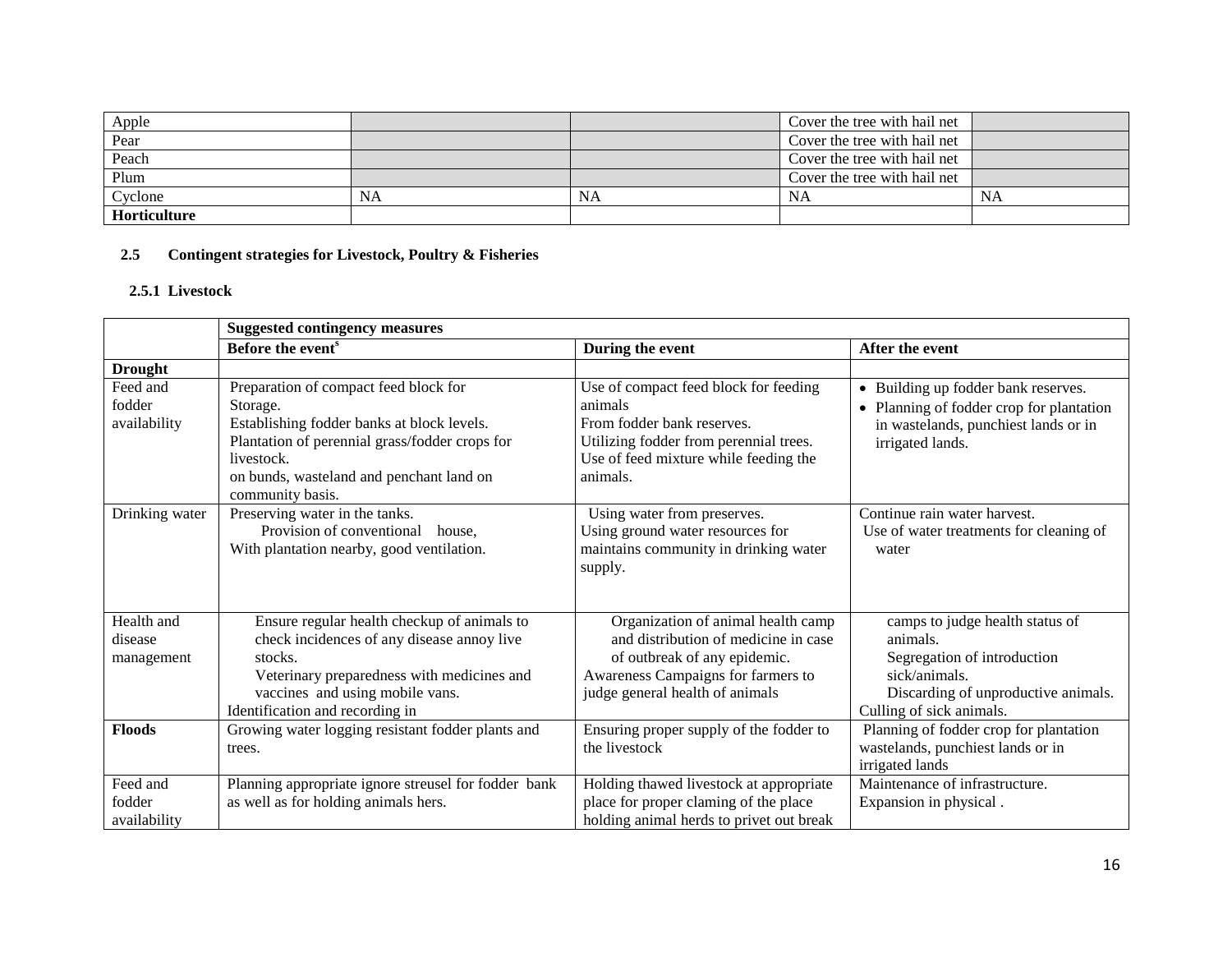|                         |                                                      | of diseases.                            |                                      |
|-------------------------|------------------------------------------------------|-----------------------------------------|--------------------------------------|
|                         |                                                      |                                         |                                      |
| Drinking water          | Preparation of overhead water reservoirs.            | Using of chambers for prosing & feeding | Cleaning of water.                   |
|                         | Installation of appropriate channels for distastes   | animals with clean drinking water.      | Water treatment                      |
|                         | ablution of clean drinking water                     |                                         |                                      |
| Health and              | Preparedness with medicines & vaccines for checking  | Regular checking of animal herds for    | Organization                         |
| disease                 | the spread of water borne diseases                   | invoice g any disease to prevent out    | Segregate                            |
| management              | Identification and recorded of information on        | break of any epidemic                   | Discarding of animals                |
|                         | indigenous/alternative medicines for water brogue    | Vaccination of animals.                 |                                      |
|                         | diseases.                                            | Treatment of disease affected animals.  |                                      |
|                         | Preparation of vaccination schedules                 |                                         |                                      |
| Cyclone                 |                                                      |                                         |                                      |
| Feed and                |                                                      |                                         |                                      |
| fodder                  |                                                      |                                         |                                      |
| availability            |                                                      |                                         |                                      |
| Drinking water          |                                                      |                                         |                                      |
| Health and              |                                                      |                                         |                                      |
| disease                 |                                                      |                                         |                                      |
| management              |                                                      |                                         |                                      |
| Heat wave and cold wave |                                                      |                                         |                                      |
| Shelter/environ         | Proper infrastructure planning and construction for  | Effective impanation of plans for       | Maintenance of infrastructure.       |
| ment                    | preparedness & towards adverse conditions.           | environment might doting adverse        | Evaluation of implemented plans &    |
| management              | Identification of the alternatives for modifying     | conditions.                             | modifying existing plans.            |
|                         | existing infrastructures according to environmental  |                                         |                                      |
|                         | conditions and their communications to farmers.      |                                         |                                      |
| Health and              | Veterinary preparedness in term of vaccines &        | Organization of healthy camps for.      | Health camps for establishing health |
| disease                 | medicine stocking.                                   | Vaccination.                            | status of live animals.              |
| management              | Planning for mobile services of sick animals through | Treatment of the animals.               | Segregation of animas                |
|                         | vans.                                                | Awareness among the farmers on general  |                                      |
|                         | Identifivtion of indigenous/herbal/alternative       | health                                  | Discarding. animals                  |
|                         | medicines from local resources for use during        |                                         | Culling animals                      |
|                         | adverse conditions.                                  |                                         |                                      |

<sup>s</sup> based on forewarning wherever available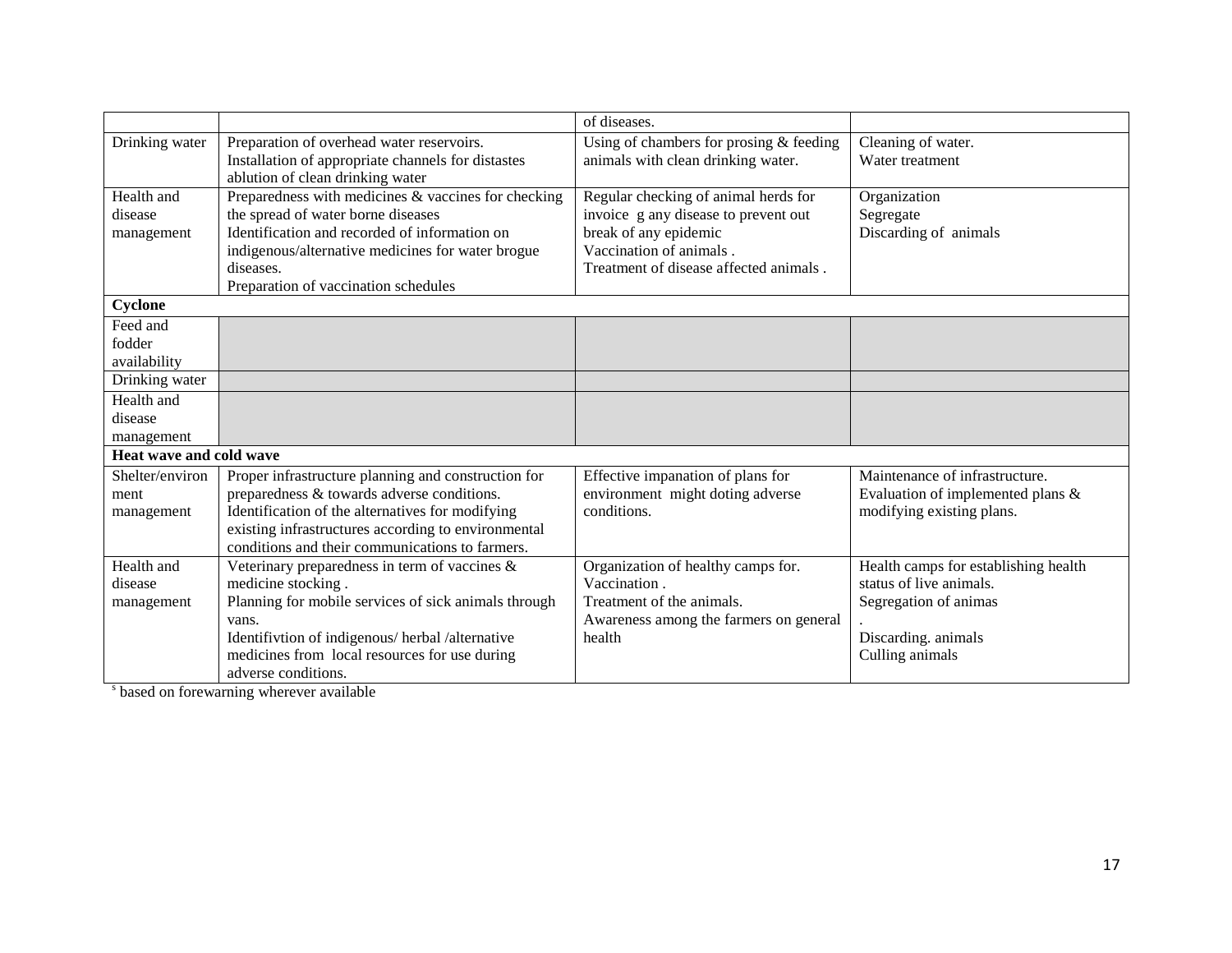## **2.5.2 Poultry**

|                                     | <b>Suggested contingency measures</b>                                                                                                                                             |                                                                                                                                   |                                                                                                        |  |  |
|-------------------------------------|-----------------------------------------------------------------------------------------------------------------------------------------------------------------------------------|-----------------------------------------------------------------------------------------------------------------------------------|--------------------------------------------------------------------------------------------------------|--|--|
|                                     | Before the event <sup>a</sup>                                                                                                                                                     | During the event                                                                                                                  | After the event                                                                                        |  |  |
| <b>Drought</b>                      |                                                                                                                                                                                   |                                                                                                                                   |                                                                                                        |  |  |
| Shortage of<br>feed ingredients     | Establishing of feed reserve banks.<br>Identifying alterative feed ingredients and their<br>storage.<br>Identifying sources for procurement of feed in case of<br>acute shortage. | Utilizes feed from reserves.<br>Ensuring supply of feed by procumbent<br>from adjudge areas.<br>Portman from adjuring area.       | Building up of though emptied<br>reserves.                                                             |  |  |
| Drinking water                      | Building infrastructure for water harvesting and<br>building up water reservoirs.                                                                                                 | Supply of clean drinking water from<br>reservoir.                                                                                 | Clearing of warder reservoir.<br>Water treatment to ensure clean &<br>safe water.                      |  |  |
| Health and<br>disease<br>management | Minting the health profile of poultry.<br>Vet. pureness with medicines vaccination to bird<br>duds during enrages                                                                 | Campaign for creation awaking for<br>proper vaccination of birds.<br>Mass vaccination.<br>Treatment of disease                    | Animal camp for Judging the<br>health profile of birds.<br>Segregation treatment of affected<br>birds. |  |  |
| <b>Floods</b>                       |                                                                                                                                                                                   |                                                                                                                                   |                                                                                                        |  |  |
| Shortage of<br>feed ingredients     | Stabilization of feed reserve banks.<br>Identifying alternative feed ingrains & there stringy                                                                                     | Utilizing feed from reserves.<br>Ensuing supply of feed by procure meant<br>from adjuring areas.                                  | Building up used up reservoirs for<br>future.                                                          |  |  |
| Drinking water                      | Building information for over storage of water.<br>Treatment of water to ensure clean and safe water for<br>birds.                                                                | Utilizing water from overhead reservoirs.                                                                                         | Cleaning of tanks.<br>Treatment of waters                                                              |  |  |
| Health and<br>disease<br>management |                                                                                                                                                                                   |                                                                                                                                   |                                                                                                        |  |  |
| Cyclone                             |                                                                                                                                                                                   |                                                                                                                                   |                                                                                                        |  |  |
| Shortage of<br>feed ingredients     | Planning of makeshift alternation adjustment in<br>existing intrastate.<br>Building infrastructure for prevention of birds from<br>drawing.                                       | Implementation of makeshift altermentive<br>adjustment in existing infrastructures.<br>Shifting birds to neuter crested structure | Maintenance of existing of structure.<br>Expansion of prevention infrastructure                        |  |  |
| Drinking water                      |                                                                                                                                                                                   |                                                                                                                                   |                                                                                                        |  |  |
| Health and<br>disease<br>management | Minting the health profile of poultry.<br>Vet. pureness with medicines vaccination to bird<br>duds during enrages                                                                 | Campaign for creation awaking for<br>proper vaccination of birds.<br>Mass vaccination.<br>Treatment of disease                    | Animal camp for Judging the<br>health profile of birds.<br>Segregation treatment of affected<br>birds. |  |  |
| Heat wave and cold wave             |                                                                                                                                                                                   |                                                                                                                                   |                                                                                                        |  |  |
| Shelter/environ                     | Proper planning for infrastructure alternation .in                                                                                                                                | Effective implementation of plans for                                                                                             | Maintains of infrastructure.                                                                           |  |  |